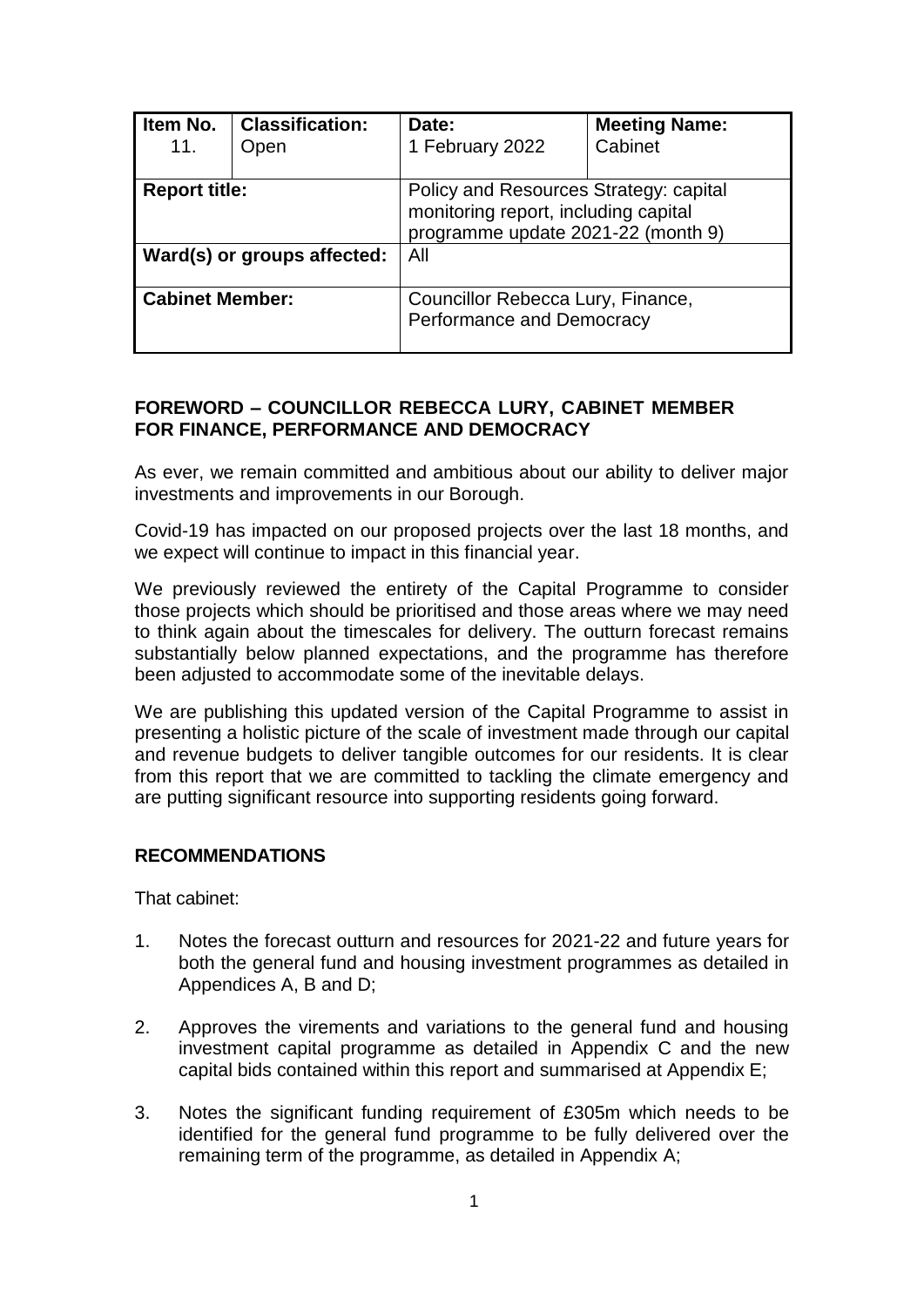- 4. Notes the borrowing requirement of at least £1bn for future years for the housing investment programme to be fully delivered over the remaining term of the programme, as detailed in Appendix B.
- 5. Note the significant contribution the capital programme is making towards the objectives of the council's climate change strategy (see para 19-20).

### **BACKGROUND INFORMATION**

- 6. On 14 September 2021, the 2021-22 Month 4 Capital Monitoring report was presented to Cabinet. This reported programmed general fund expenditure of £478m over the 10 year programme and an in-year forecast of £138.9m against programmed spend of £204.9m. The Housing Investment Programme stood at £2.1bn with an in-year forecast of £347m against programmed spend of £458m.
- 7. The estimated borrowing requirement amounted to £311m on the General Fund and £876m on the Housing Investment Programme.
- 8. The scale of the capital programme is immense, representing a major element of the council's financial activities. It has a significant and very visible impact on the borough and hence on the lives of those who live, learn, visit and do business in the borough.
- 9. Due to the size and scale of the programme and the number of projects involved, it is inevitable that unforeseeable delays can occur which lead to some variations against planned spend. Actual resources may also vary to the plan, due to, for example, a delay in the sale of a property, or an external development with s106 or CIL obligations not being brought forward as quickly as anticipated. This has historically resulted in the capital programme being over-programmed in year, whilst retaining a balanced programme over the entire ten year life of the programme. However, the council now faces a position where planned spend is considerably in excess of forecast resources, not only in year, but also over the life of the programme.
- 10. The council's constitution requires council assembly to agree the capital strategy and programme at least once every four years, ensuring effective financial control and the achievement of value for money, within the provisions of financial standing orders. On 24 February 2021 the council assembly noted the refreshed 10 year general fund capital programme and housing investment programme (HIP) for the period to 2029-30. Cabinet will consider and approve the refresh of the capital programme on a regular basis through capital monitoring reports to ensure it is fully updated and aligns with the council's key priorities.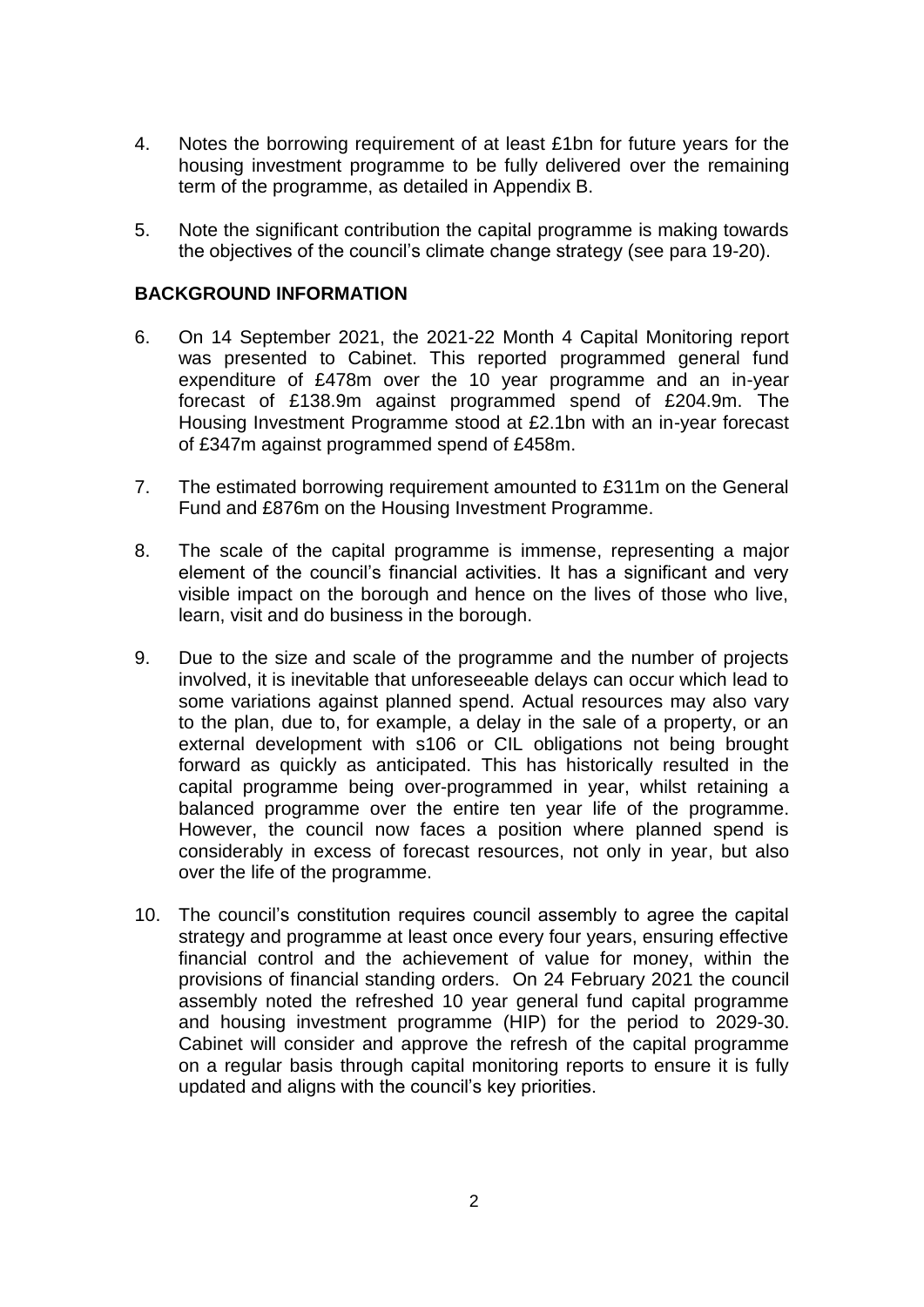## **KEY ISSUES FOR CONSIDERATION**

#### **Programme position at Month 8 2021-22**

- 11. The capital programme is detailed within the report and appendices as follows:
	- Appendix A set out the summary of the general fund capital programme 2021-2031
	- Appendix B sets out the housing investment programme for 2021- 2031
	- Appendix C sets out capital programme budget virements and variations for approval
	- Appendix D provides further detail on the general fund capital programme 2021-2031.
	- Appendix E provides details of new bids.

#### **General Fund**

- 12. Attached at Appendix A is a summary of the general fund capital programme position as at month 8. The total programmed expenditure over the period 2020-21 to 2030-31 is £495m. The forecast spend in 2021-22 is £107m against a programmed spend of £142m.
- 13. Capital expenditure to the end of Month 8 amounted to £36m representing 33% of forecast spend for the year.
- 14. Appendix C details the budget virements and variations for approval by cabinet.
- 15. Appendix D provides a breakdown of the programme by directorate and project and the departmental narrative statements (paragraphs 30- 114) provide further details.
- 16. This programme position will continue to be monitored and reviewed over the remainder of the financial year and the final outturn position will be reported to cabinet.

#### **Housing Investment Programme**

- 17. The housing investment programme is forecasting total expenditure of £2.2bn over the period 2021-22 to 2030-31. The forecast spend in 2021- 22 is £252m against a budget of £348m. Expenditure to the end of month 8 amounted to £112m representing 44% of total forecast spend for the year.
- 18. A breakdown of the schemes and budgets within the housing investment programme is included in Appendix B. Further narrative is provided at paragraphs 106 to 114.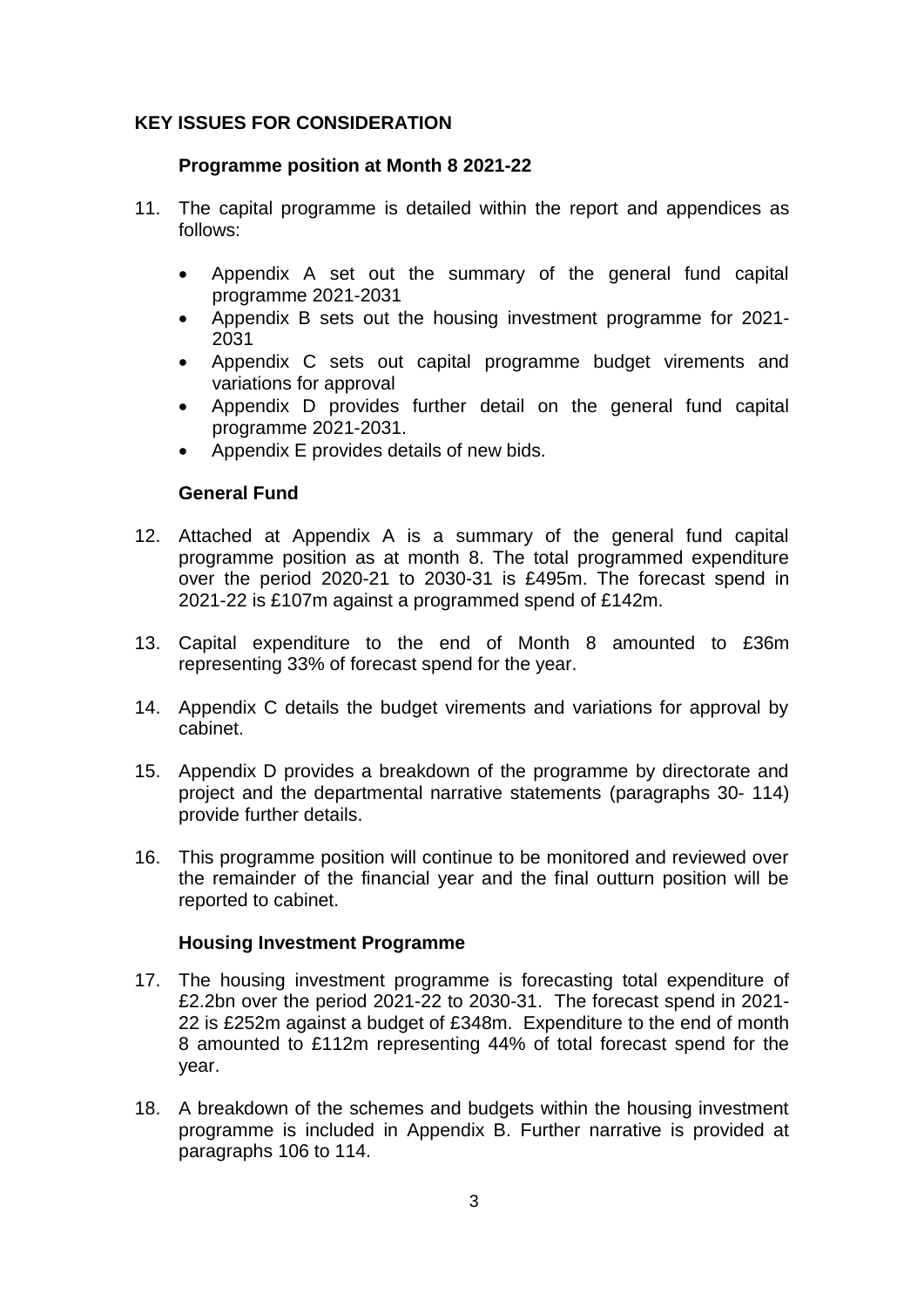## **Climate change implications**

- 19. This report provides an update on the council's capital programme as a whole. The impact of individual projects and programmes will be considered in line with constitutional requirements as part of the specific decision making and procurement processes.
- 20. The capital budget strengthens the council's commitment to tackling the impact of climate change. As well as creating a £25m capital fund, the council has made significant progress across the individual capital programme projects to achieve energy efficiencies and reduce carbon emissions. For example, projects are ongoing to install roof top solar panels, improving glazing and insulation and replacement of gas fired boilers with a focus on decarbonising community buildings, schools and social housing. Over 40% of lighting has been upgraded to more energy efficient lighting in shopping areas, school streets and areas of high footfall and residential roads. Further investment is planned to upgrade 100% of the borough's highway lights to LED efficient lighting.

#### **Resourcing the 2021-22 programme and onwards**

- 21. Capital expenditure is financed through a variety of sources, typically receipts from the sale of capital assets, capital grants, external contributions such as S106 or Community Infrastructure Levy (CIL), from reserves or from revenue budget contributions. Any capital expenditure that is not financed by available capital resources must be financed by borrowing.
- 22. The strategy for financing the capital programme is to utilise grants, before using council receipts and reserves, thereby minimising any requirements for borrowing which will impact on the council's revenue budget.
- 23. The council can temporarily utilise other resources in lieu of using external borrowing to fund capital expenditure. This is referred to as internal borrowing. Whilst internal borrowing is a useful treasury management facility to minimise debt financing costs, it merely defers the timing of external borrowing rather than obviating the need.
- 24. The shortfall in available capital resources is financed from borrowing and will be funded from revenue contributions to support the debt costs over the life of the debt repayment.
- 25. The treasury management strategy has been to defer external borrowing, borrowing only when needed for liquidity purposes. Whilst this strategy has worked well for the council, saving over £20m since 2011, the increase in capital spending can no longer be financed entirely from internal borrowing. Accordingly since 2017-18 the council has needed to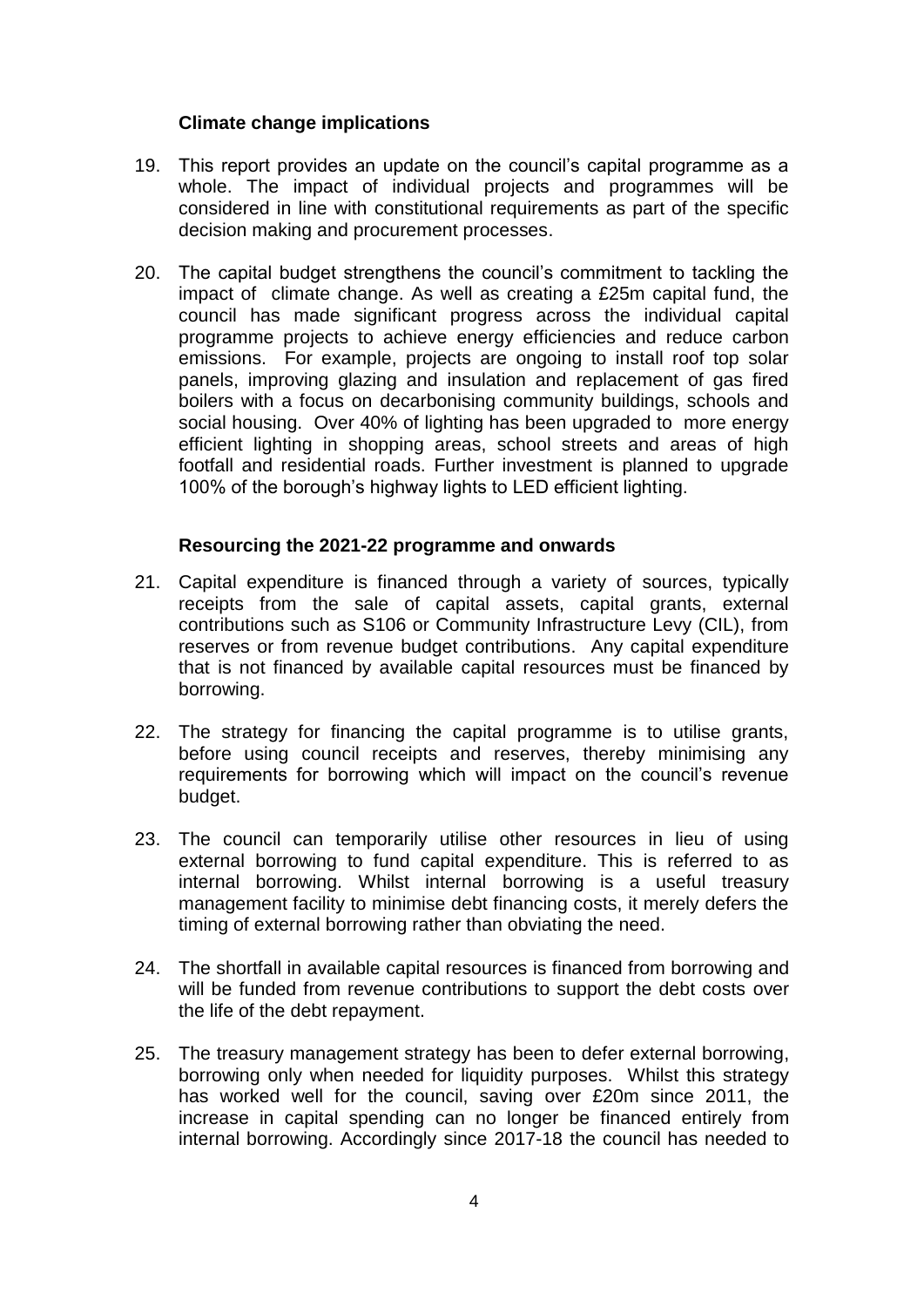borrow externally to finance previous capital spending and to maintain target cash balances.

- 26. The make up of the capital programme is significantly influenced by the scale of resource availability from grants, s106, community infrastructure levy (CIL) and capital receipts and their timing. Over the life of the programme, all commitments must be met from anticipated resources. In the event of any shortfall in resources to fund the programme in any particular year the council would need to consider the use of prudential borrowing to bridge the gap. The cost of servicing the debt will be a charge to the revenue budget and funded from savings and/or returns on investments.
- 27. In the current ten year programme included within this report, there is a forecast shortfall of available funds of £304m to meet the planned general fund capital commitments and a borrowing requirement of £1bn to fund the ambitious housing investment programme.
- 28. In addition, proceeds from capital receipts are continually kept under review especially for sales and development agreements. Financing will require careful monitoring of commitments and a drive to secure the forecast capital receipts and other resources as planned over the rest of the financial year. As part of work to review capital financing, a review of s106 has been undertaken to identify where contributions can appropriately be utilised to support the capital programme, subject to the agreement of the Planning Committee.
- 29. In developing and managing its capital programme the council has to maintain clear control of the selection and use of resources to finance capital expenditure. Strategies for investments, borrowing and treasury management facilitate this control and assist the council to have clear strategic direction on its use of resources. Beyond 2021-22, there are likely to be future demands for borrowing and these will be assessed as necessary at the time as part of our treasury management strategy.

## **DEPARTMENTAL UPDATES**

30. The sections below provide commentary on the budget forecast position by department for 2021-22.

## **CHIEF EXECUTIVE'S DEPARTMENT**

31. The total value of the capital programme for the department for the period 08-2021/22 to 2030/31 is £172m. The projected 2021/22 outturn is £41.2m against the budget of £62m.

#### **Regeneration Division**

32. The regeneration division (comprising of 4 project areas namely Regeneration North, Regeneration South, Regeneration Capital Works &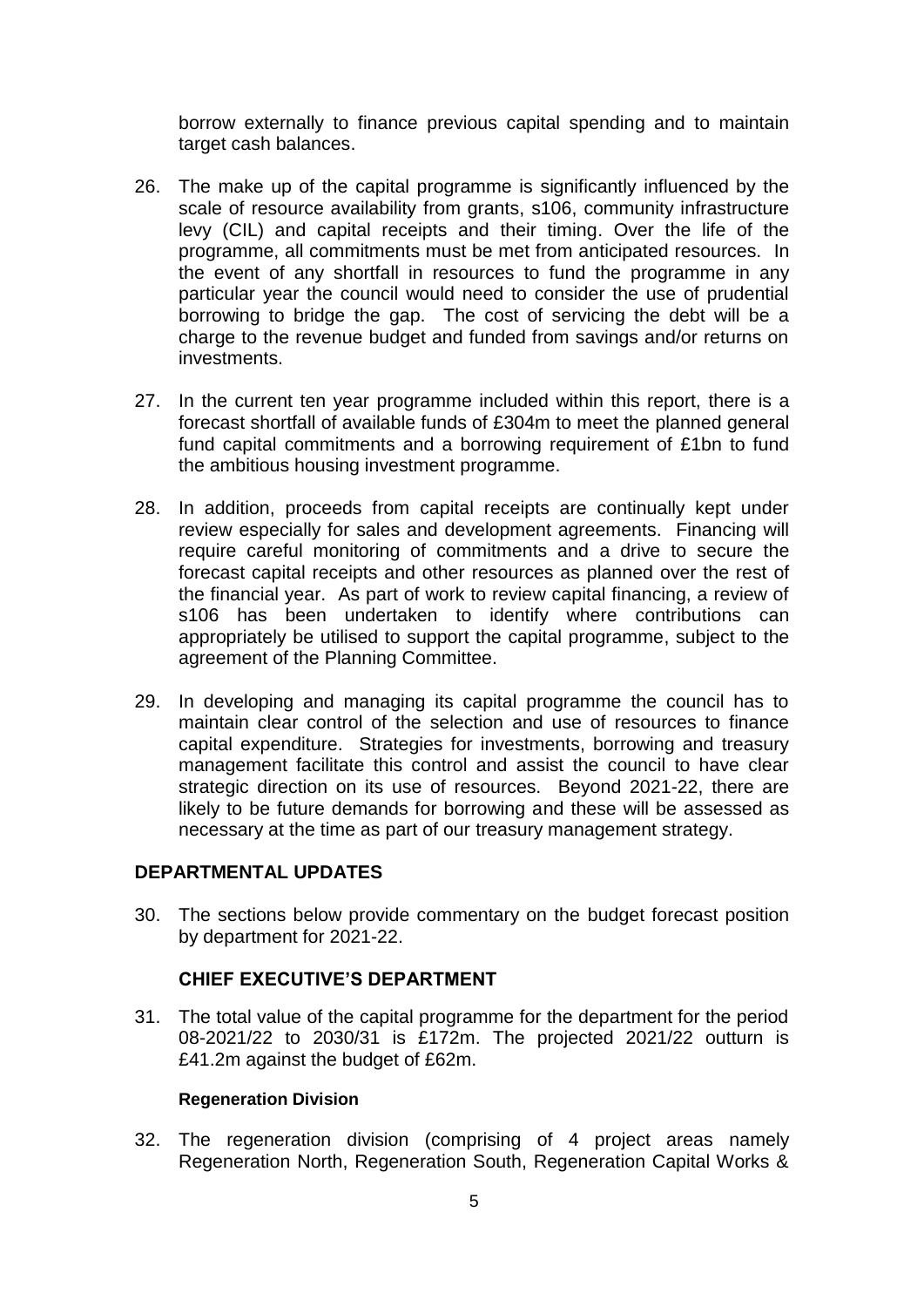Development and Property Services) have a combined budget of £133.19m with expenditure incurred to the end of November 2021 amounting to £11.70m.

#### **Walworth Road Town Hall**

- 33. GP are in the process of finalising the appointment of a main contractor and are still confident that works to regenerate the buildings will start on site in Q4 this year with practical completion in 2024.
- 34. The process to recruit the chair and membership of the management body for the community space has concluded and applications are in the process of being assessed. The management body once formed will have responsibility for appointing an operator to run the facility on a sustainable financial basis. It is currently anticipated that membership of the board will be concluded in the new year allowing work to start on finalising a brief for the appointment of an operator.

## **Canada Water Leisure Centre**

35. The council's new Leisure Centre which will replace Seven Islands is to be located on plot A2 within the British Land Canada Water Masterplan. British Land have now appointed Mace as the main contractor for the project. The current programme anticipates that the new leisure centre will be open to the public in 2024/25.

## **Elephant and Castle Open Spaces**

- 36. Dickens Square/ Dickens Fields: Practical completion & handover were completed on 19 August 2021 and the new space has been successfully opened to the public.
- 37. Victory Community Park –The programme for this scheme is currently on track. Consultation on the developed design took place during May–July and a planning submission followed in August. Permission is expected by the end of the year with construction programmed for January May 2022.
- 38. Nursery Row: Approval of PID in February 2021. Public consultation on proposals for the park is now underway.

#### **44 Webber Street**

39. Essential repairs have recently been completed to the structure and fabric of this Victorian, former school building which is let on commercial terms to the well regarded Centre for Literacy in Primary Education (CLPE). The asset generates a significant income and will continue to do so postworks, at which point we have negotiated the transfer of future repairing obligation from the landlord to the tenant. This has been a complex project and as at month 12 some degree of overspend is anticipated, in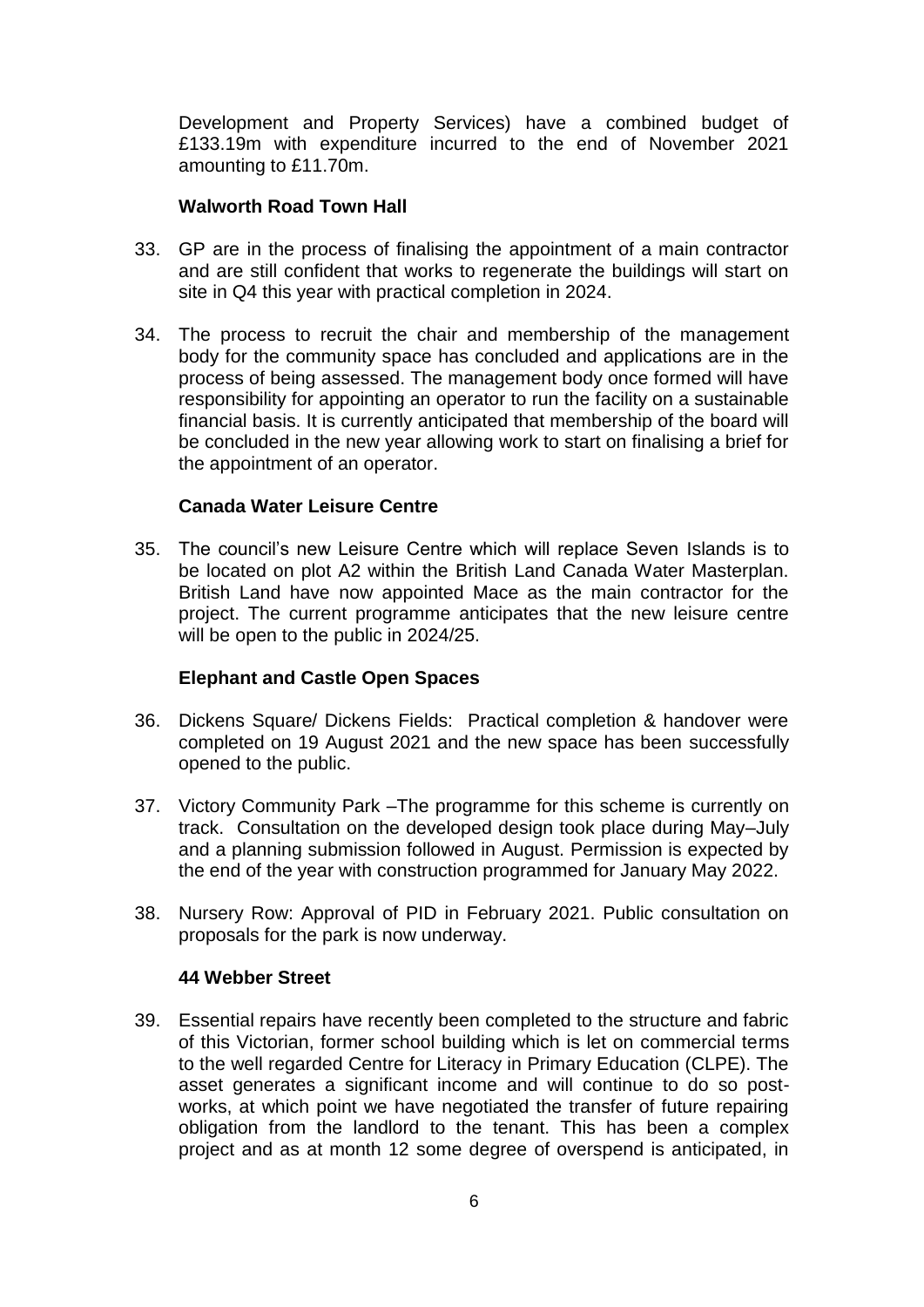2021/22. The final outturn figures are in negotiation with our advisors and the contractor and may be the subject of arbitration.

## **Voluntary Sector Strategy**

40. Voluntary Sector Strategy entails necessary works to VCS buildings, and in particular the refurbishment of Sojourner Truth Centre to be completed in 2021/22. Additional projects have been identified and are being appraised – 12a Asylum Road, Wells Way, 177 Abbey Street. If the council is to retain the buildings it will need to invest (potentially with the benefit of grants on match funding basis) to avoid them becoming unusable liabilities. We propose to develop individual capital bids for these and some commercial assets in a similar position. The options are being reviewed and cabinet will be updated in the next capital monitor report.

## **Pullens Yard Improvements - £912k (New capital bid)**

41. Pullens Yards Improvements an ongoing project to achieve minimum fire safety compliance in old workshop premises integral with tenanted and leasehold residential premises. The project is underway, on a unit by unit basis, with all existing funds committed. To achieve full compliance we need to budget for works to 23 more units, plus ancillary works, over the next three years (including the current one) - a total requirement of £912,000, 2021 - 2024. A bid for capital is being made in this round of bidding. This capital bid is also reflected in Appendix C and is submitted for cabinet approval.

## **Void Shops - £1.5m (New capital bid)**

- 42. Void Shops now unbudgeted. However, these are essential works to ensure that shops meet minimum statutory, safety and environmental performance standards. If capital cannot be made available to continue the programme either the costs will need to be met from income (primarily HRA revenue), or the shops will become unlawful to let. We expect to see more commercial premises becoming vacant as the economic impact of the Covid-19 pandemic comes to bear and rent recovery action resumes. Based on our expectation of 30 units per annum there is an investment requirement of £500,000 per annum, a total requirement of £1,500,000, 2021 - 2024 - For the time being this remains as a potential budget pressure if unfunded. A bid for capital is being made in this round of bidding. This capital bid is also reflected in Appendix C and is submitted for cabinet approval.
- 43. The council completed the MDA in December 2020 and planning permission has also been secured. Once the agreement was completed the council was required to make payments to British Land to meet the cost of its 20% share of the former Rotherhithe Police Station site and Dock Offices sites. These parcels of land form part of the development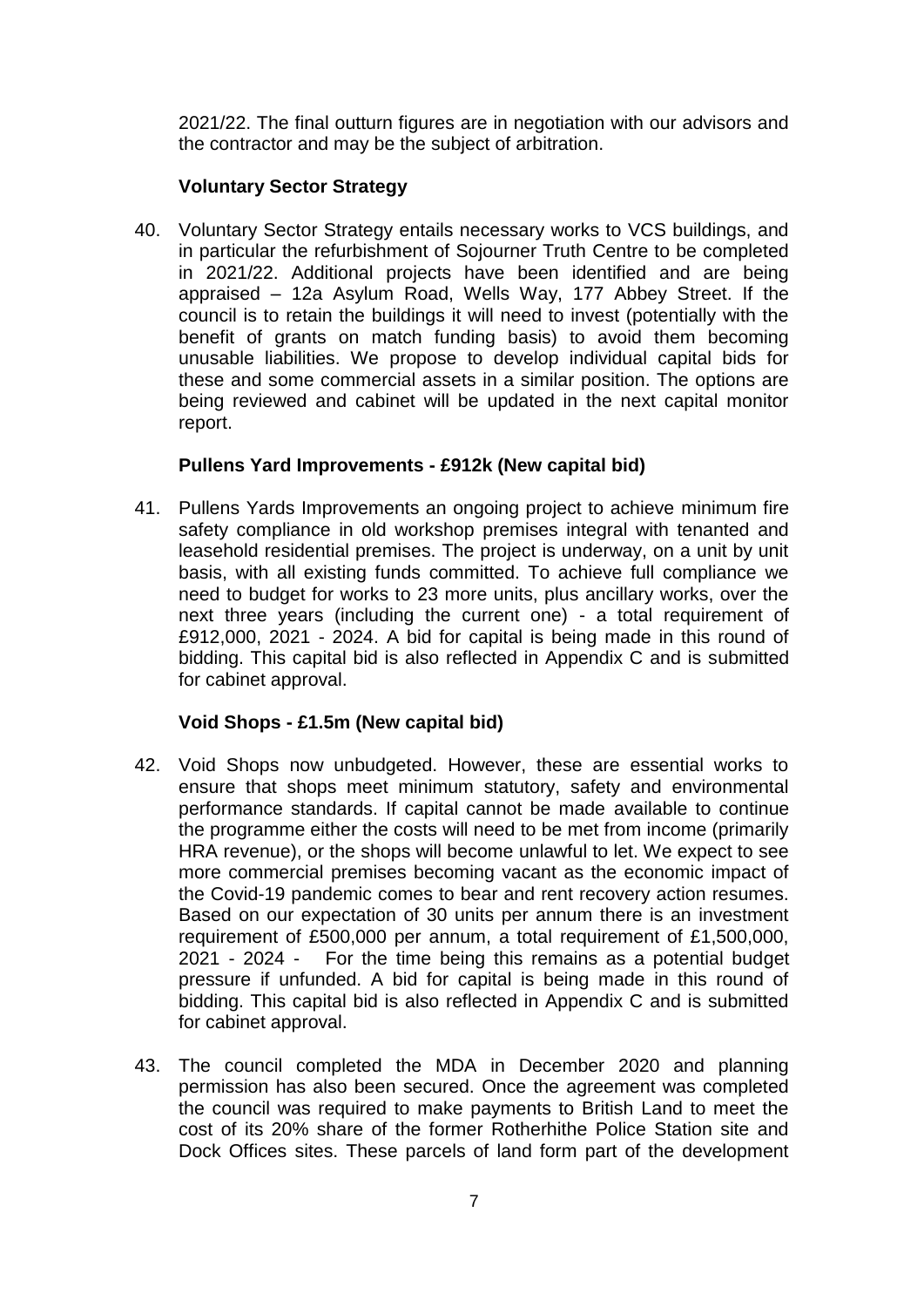site and planning consent. In addition a payment was also required to meet costs arising from development of the scheme to date. These payments have now been made ensuring the council retains its 20% share in the MDA site and plot investment options.

## **Council Depot Improvements and Rationalisation -£5m (New Capital Bid)**

- 44. There was previously a scheme to rationalise the Council Depot functions over their three sites, Copeland Road, Frensham Street and Sandgate Street. The opportunity has now arisen to create a new access to the Copeland Road site as the temporary accommodation block is now surplus to requirements and no longer suitable for long term use. This provides the means to improve the use and efficiency of the site, removing any conflict with the Go Ahead buses.
- 45. This is timely because it also coincides with negotiations with Go Ahead London on the renewal of their lease. Go Ahead are also expected to bring forward proposals for electrification of their bus fleet including the electrical supply to the site, which could in turn benefit the council from a carbon zero perspective in terms of the electrification of its vehicles.
- 46. All the buildings on the Copeland site are in need of improvement and update and some are underused. It is also proposed to revisit the use of the other two depots and specifically the Sandgate Depot to determine the improvements that could be made to the working conditions for staff and the operational efficiency of the site. This will take account of the new ways of working to ensure that the accommodation is flexible for future use.
- 47. A bid is made to undertake demolition and access works in 2022/23 of £600k with the balance being set aside for 2023/24 to develop a series of improvements and rationalisation of services in consultation with staff. This will include infrastructure improvements and opportunities for electrification should lease negotiations with Go Ahead be concluded successfully. The scheme is expected to produce revenue savings in future years in terms of operational efficiency of Depot functions. This capital bid is reflected in Appendix C for cabinet approval.

## **South Dock Marina - Essential Works- £3m (New Capital Bid)**

48. Since October 2020, the E&L and Regeneration Departments have been working to create a vision for the boatyard, marina and Greenland Dock. A lot of work has taken place around future proposals for the site including proposals for a full redevelopment of the boatyard comprising of provision of new council homes on part of the boatyard site, increased provision for marine based businesses, relocation of the current dock office to the boatyard site and provision for new council homes on part of the boatyard site.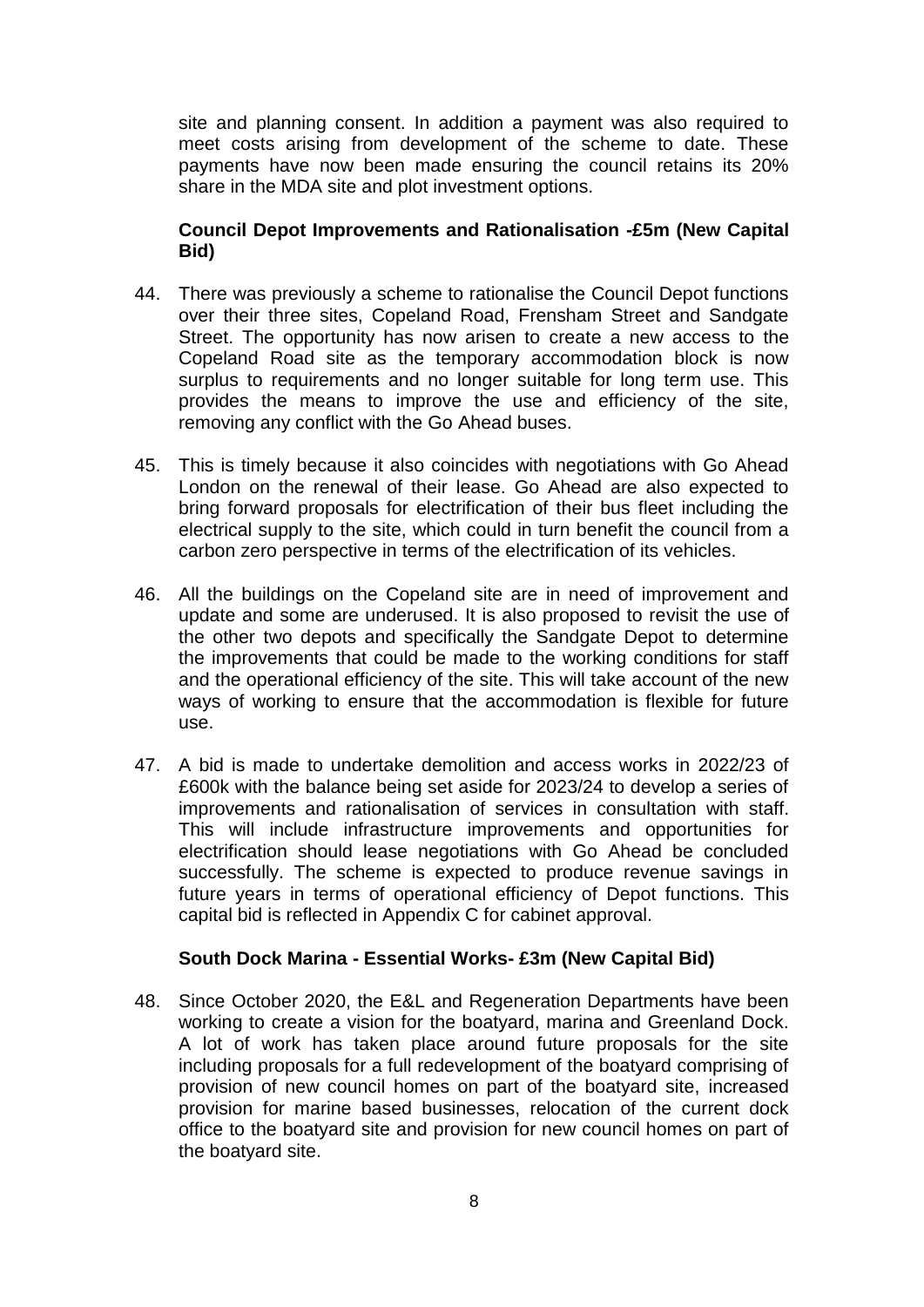- 49. Following a review of the council priorities a decision has been taken to progress with the essential works required to the boatyard and improvements to the marina to form the first phase of the works. The current facilities on site are in poor condition and it is poorly positioned within the boatyard site. The health and safety works to address these concerns comprises of:
	- Demolition of the existing facilities block and replace with a prefabricated toilet and shower block and placed in a more suitable / safe access positon.
	- Reposition the containers currently on site and create staircases / walkaways which are compliant with building regulations and fire safety
	- Upgrade of the electrics to both the boatyard and marina to cope with the electrical demand on site
	- Enhance the ground (identified in the structural report) so it can take the structural load required of the boatyard
- 50. These essential works will improve the facilities on site and increase potential income streams whilst forming the foundation for the subsequent phases of work and future vision of the site which will include expansion of Greenland Dock. This capital bid is reflected in Appendix C for cabinet approval.

## **Transport Division**

51. The transport planning budget of £3.13m is largely funded by Transport for London (TfL) to deliver transport improvement programmes as contained within the borough's movement plan.

## **TfL Funded Works**

- 52. TfL funded projects are on track with the majority of budgets either at full spend or on track to achieve full spend as forecast. Support for ETO process is currently showing an overspend, however it has been agreed with regulatory services that this can be offset with the camera revenues that the introduction of these schemes has created.
- 53. The £65k for the Rotherhithe to Peckham Cycle Connection for 2021 FY has been committed to the design consultant and work is currently nearing completion.
- 54. Works for cycle hire expansion have been delayed. Scoping work has been submitted to TfL and requires them to provide their approval for implementation in order to proceed to the next stage, this approval has not been received in tome to allow the works to be carried out this year. Approval has now been received and planning applications submitted. Forecast revised to move capital works into spring 2022.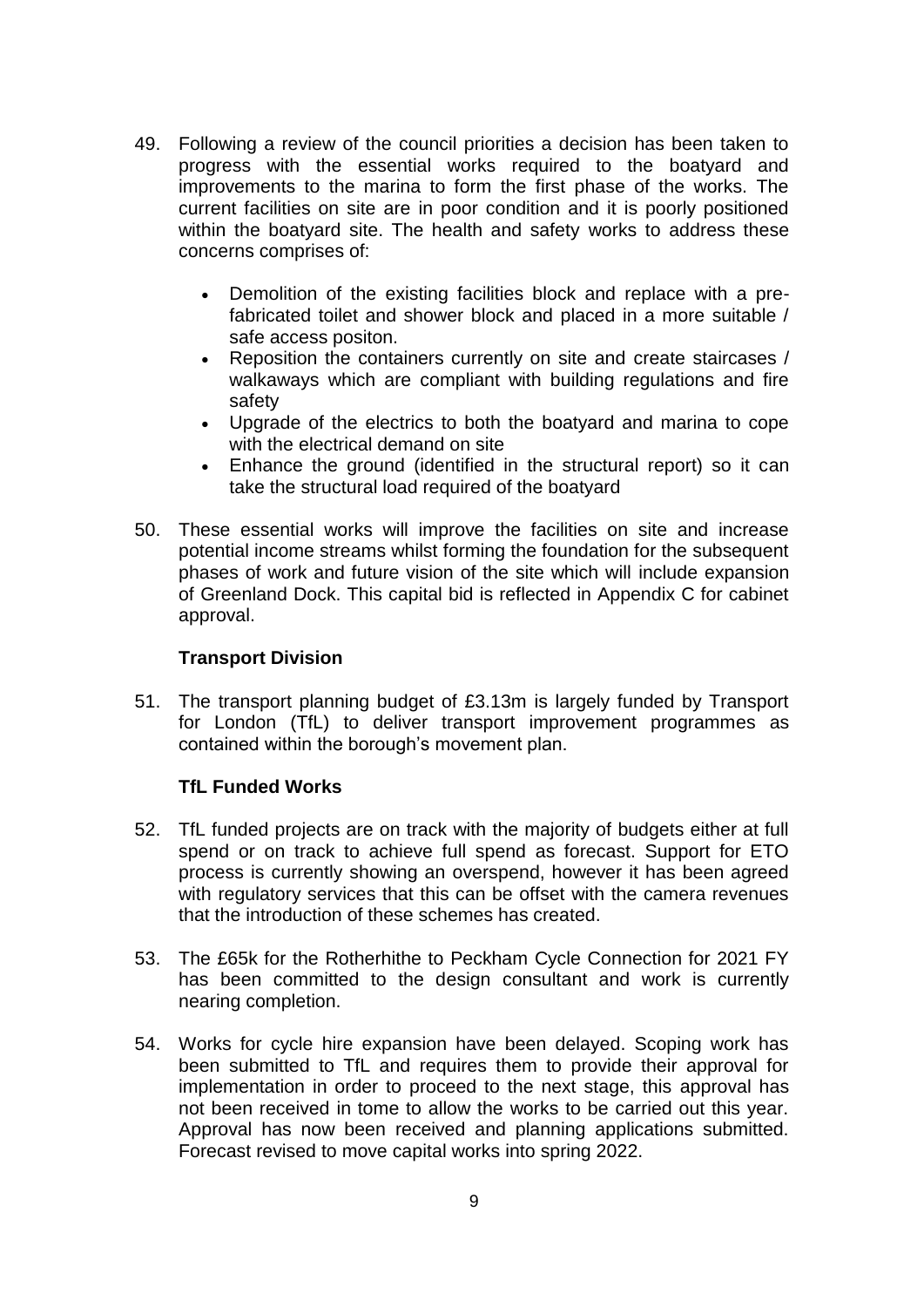### **Elephant and Castle Roundabout Project**

55. The capital programme also includes the remaining s106/CIL contribution of £32.72m (part of the total £63m) agreed by the council towards the strategic transport improvements project in Elephant & Castle.

#### **CHILDREN'S AND ADULTS' SERVICES**

56. The total value of the departmental capital programme for the 10 year period from 2021-22 to 2030-31 is £109.7m with £30.2m forecasted to spend in 2021-22.

## **Adult Social Care**

- 57. The capital programme budget for the period 2021-22 to 2030-31 is £31.8m, the main projects being; £15.4m in respect of a programme of improvements to existing care settings, £10m for the provision of an additional bed-based care facility and £5.4m for an essential lifecycle capital programme for four residential care homes.
- 58. The activity on the programmed life cycle work has been considerably affected by the pandemic. This resulted in some delays in the planned work on a number of sites. However work has recommenced as refurbishments started in Alma Grove, Therapia Road, and Mount Adon Park with a 2021-22 forecast of £0.6m.
- 59. Lifecycle work on Residential homes were also affected by Covid-19, however as the programme is now resuming, the expected spend on homes is revised to £1m for 2021-22. While larger projects, such as refurbishment of lifts, windows and pipework are restarting, it is worth noting that the continuing uncertainty around the pandemic might affect planned works during this financial year.
- 60. The Adult Social Care Capital Board has identified a number of priorities for 2021-22 and beyond to meet current and future needs of vulnerable adults in the borough. The council is actively working with commissioned providers and partners to ensure sufficient capacity and choice of high quality provision across the borough.

## **Children's Services and Southwark Schools for the Future (SSF) Programme**

61. The Children's Services capital programme budget for 2021-22 to 2030- 31 is £75.3m. This consists of £14.6m for the schools refurbishment programme as well as certain specific projects such as £15.2m for Rotherhithe School, 11.1m for Charter school, and £11.6m on Beormund Special School. The overall programme is focussed on rightsizing provision, ensuring the estate remains fit for purpose (and also on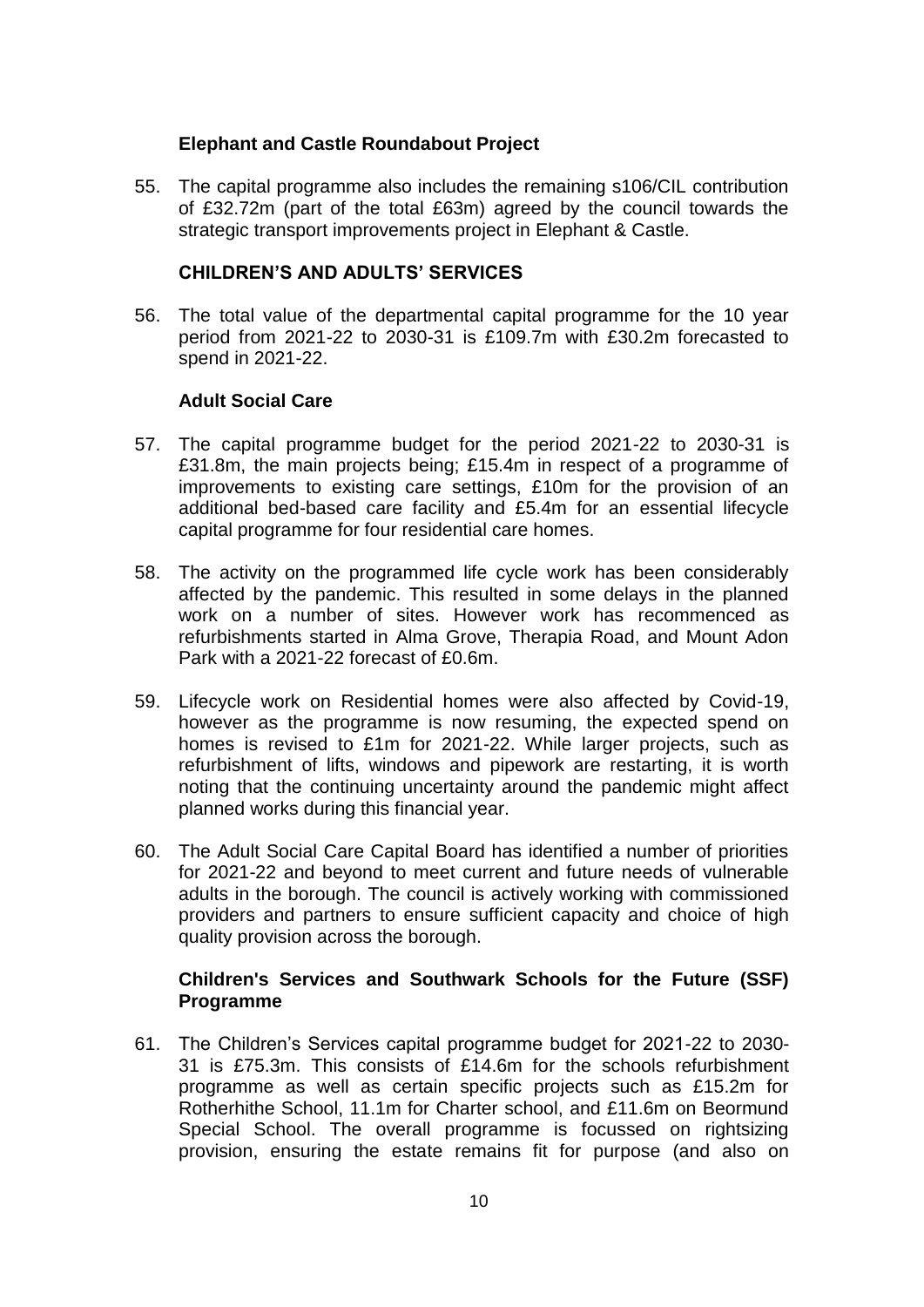contributing to addressing high needs provision in the borough). Rising construction prices related to Covid and Brexit are affecting the capital programme by increasing demands on existing resources with construction prices rising in excess of 5% per annum and some materials in short supply.

- 62. There is an additional £2.6m remaining in the Southwark Schools for the Future Capital Programme including the remaining budget for the rebuilding of SILS KS3.
- 63. The overall context is that there is spare capacity in the primary sector (spread unequally across the borough) because of falling rolls relating to a reduced birth rate, exasperated by Covid-19 and a slowdown in growth in the secondary sector. Opportunities are being explored for rationalisation of buildings to make the best use of existing assets to reduce running costs for schools. There is also pressure to increase pupil places for children with special needs, which is a national issue for all education authorities. The school expansion projects have now been successfully handed over with Charter School East Dulwich being the only key remaining project currently onsite. This includes the sixth form centre and resource base with a targeted completion date of September 2022.
- 64. The main works on Rotherhithe School are progressing well, and target completion and decant into the new school is scheduled for February 2022, with demolition of the existing school and landscape works to follow, completing in July 2022. In addition, design work on Riverside Primary School is underway to re-provide defective early years classrooms, dining and safe access into the school, with work anticipated to start on site in 2022. Both Riverside and Beormund may need additional capital investment to complete the projects. These projects are being evaluated and will be brought forward if recommended by officers.
- 65. Any proposals to rationalise the supply of school places to ensure schools can operate their buildings economically may require capital investment from 2022-23. The potential need for any future investment will be brought to a future Cabinet assembly as appropriate.
- 66. The Primary Schools Refurbishment programme for 2021-22 is now substantially complete with the majority of the refurbishment works having occurred during the school holiday period. Planning is underway for the 2022-23 programme. Under this programme, the decarbonisation strategy for the school estate will be developed to plan for the move away from using fossil fuels in the heating of schools.
- 67. A key priority of the programme is the provision of SEN/ higher needs places, building upon the work at Cherry Garden School and at Park College post 16 provision. However, there has been some slippage in the opening of resource unit at COLA and the planned project at SILS KS4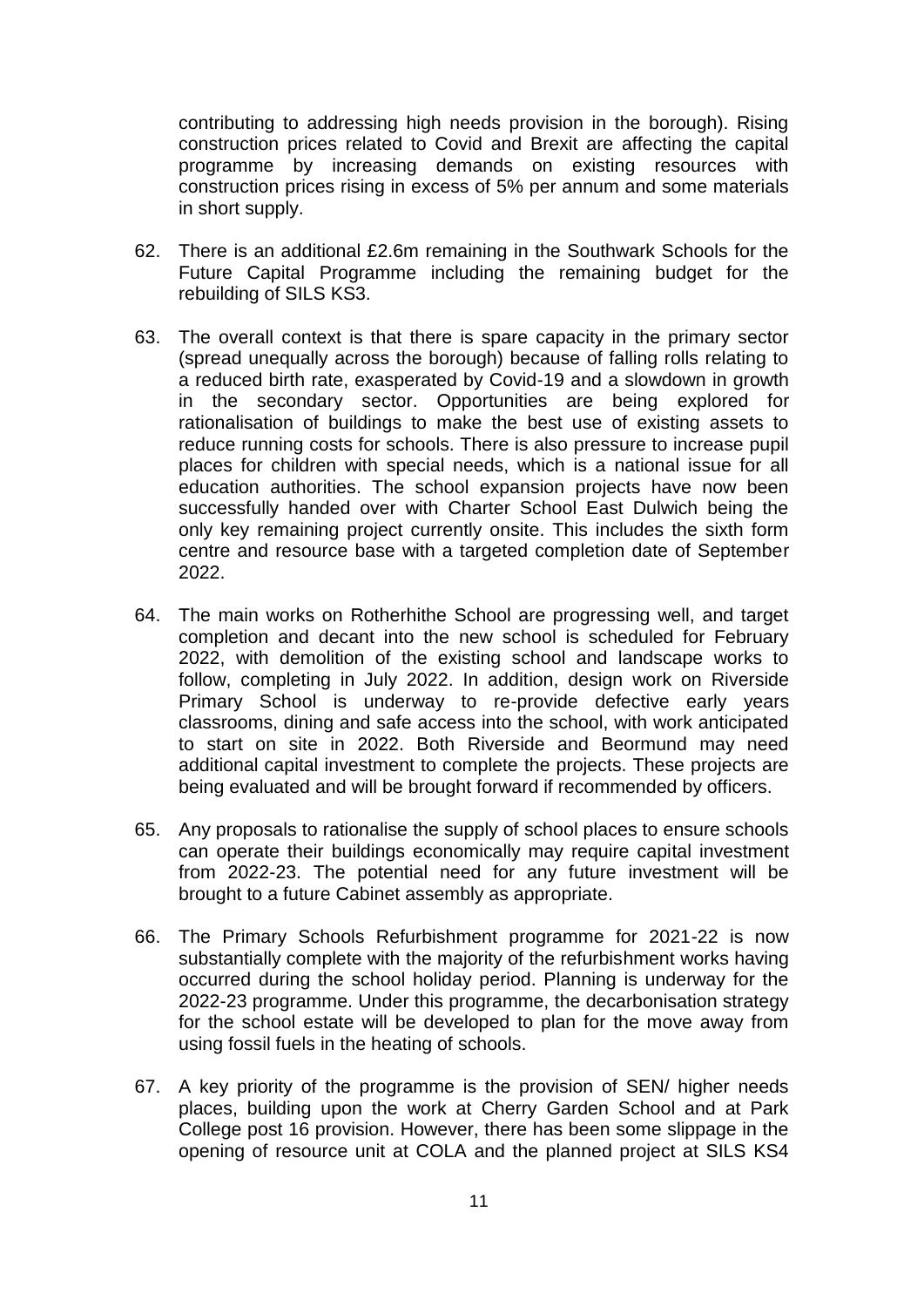needs to be reviewed given the delay caused to the new homes scheme and the re-provision of SILS KS4 as part of this project. This may be subject to a future capital bid.

68. The project aimed at increasing in-house fostering capacity for the Children and Families Division has been completed. The division is currently in progress of developing proposals for Children's residential home within the boundaries of Southwark. This may be subject to a future capital bid.

#### **ENVIRONMENT & LEISURE**

#### **Summary**

- 69. The total value of the departmental capital programme for the period 08 2021/22 to 2030/31 is £143.7m. The projected 2021/22 outturn is £21.8m against the budget of £29.4m. The budget for future years has been reprofiled in line with the projected expenditure.
- 70. The progress of major schemes is outlined below.

## **Highways**

- 71. The NPR Programme spend at the end of month seven is 61% of total budget and on track to meet forecast just before the end of FY with no overspend expected. The forecast final outturn remains the same at £3.4m for capital renewals and £600k for Devolved Highways.
- 72. The Principal Roads programme spend is currently at 37%, however all remaining works are complete with the final account expected in December and full spend by end of January 2022.
- 73. Completion of works under the cycle infrastructure fund works in the Rye Lane area are now being mobilised and full spend will be achieved by the end of this financial year.
- 74. The start on-site date for Cycle Superhighway 4 has been revised to January 2022, so the previously forecast top up to TfL funding from the capital budget will not be required this FY. The forecast has been revised accordingly.
- 75. Works outside Belham School under the school expansion programme were programmed for Easter and money was brought forward to cover this, however due to issues identified in the final stages of the design, which will require further work, this now looks unlikely and so will need to be moved back to the school summer holidays, therefore the current forecast is likely to need to be revised.
- 76. The forecast for the Southwark School Streets programme for this year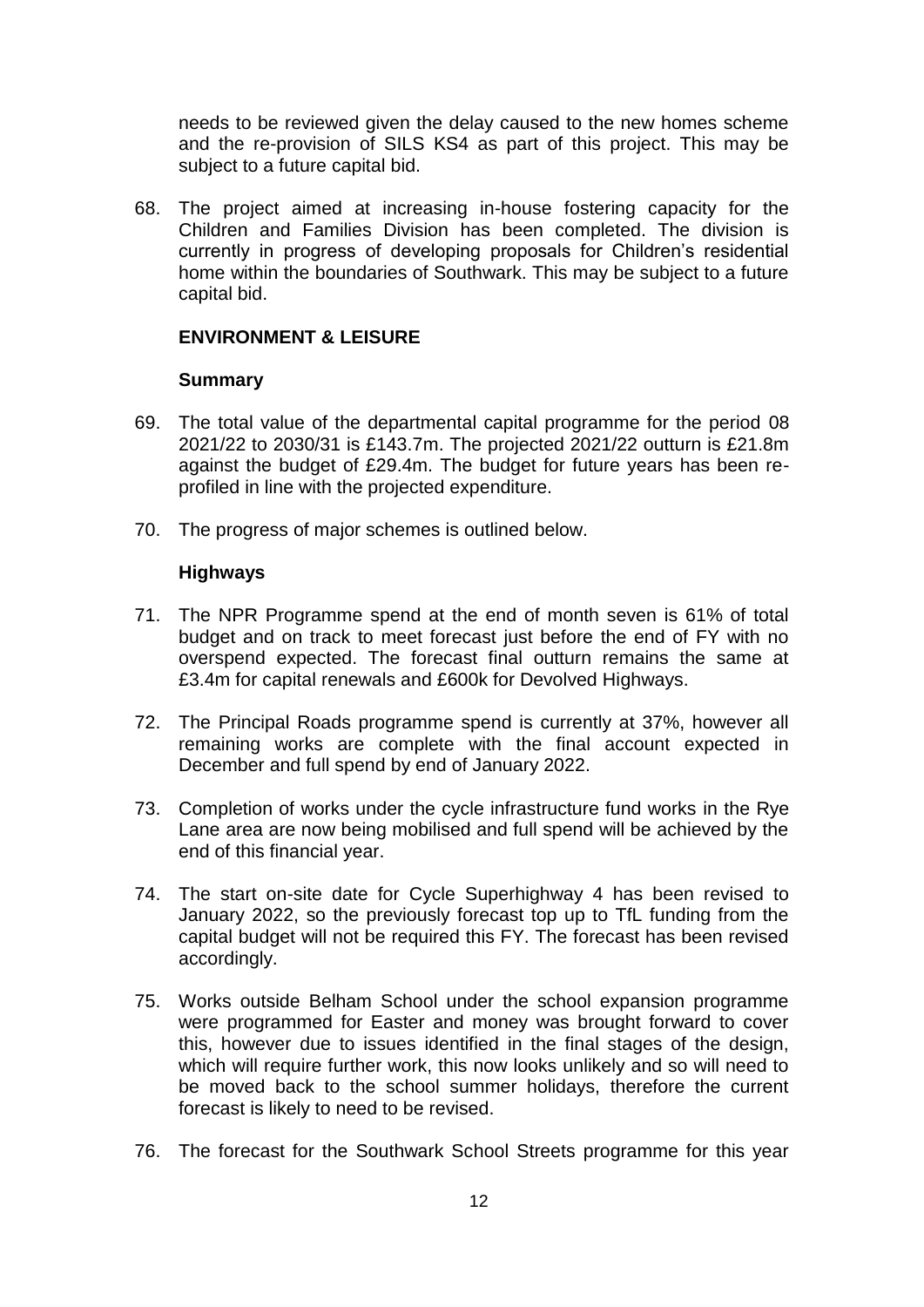has been slow to start, however once issues around the procurement of new cameras have been resolved there will be an increase in spend towards the end of the FY. Full spend still forecast.

- 77. Cycle Hangers programme is currently behind forecast but it is still expected to hit the council plan target for the number of installs by end of March. However other funding sources have been prioritised and are likely to provide sufficient funding to meet targets. As such the actual outturn for this capital budget is likely to be below the current forecast.
- 78. New budget line for Highways CIL Projects has now been accurately forecast through to 2024.
- 79. St Saviour's Footbridge is now substantially complete within budget and no further costs expected from this capital budget.
- 80. Cox's Walk footbridge works have been delayed and the scheme is being reviewed.
- 81. 275 Cleaner Greener Safer applications were received for the 2022/23 round and applicants will be invited to present their proposals at one of the five multi ward area presentation meetings in late November / early December / early January. Devolved Highway Budget and Neighbourhoods Funds applications will also be presented at the same meeting. Councillors will announce the successful proposals at the multi ward area decision meetings in February/March 2022.
- 82. The team is hard at work getting the new projects off the ground and dealing with the slight backlog of last year due to Covid.

#### **Asset Management**

- 83. The programme for Lamp column replacement on the basis of structural integrity and lantern replacement for energy consumption reduction is forecasted for full spend. Structural and electrical testing is currently taking place. Materials have been ordered and works are now on site. Commercial journals are to take place in M8, to ensure costs are captured on Capital code.
- 84. Electric Vehicle lamp post chargers The planned programme of 50 charge points is forecasted for full spend. All sites have now been selected and materials have been procured.

#### **Parks and Leisure**

85. The adjusted spend forecast for 2021/22 on the Parks & Leisure Capital Programme is £7.4m with spend to date of £2.1m. The programme includes 32 individual projects in delivery. The majority of spend to date relates to the construction of Southwark Park Sports and Athletics Centre which completes in December 2021 and the tree planting programme.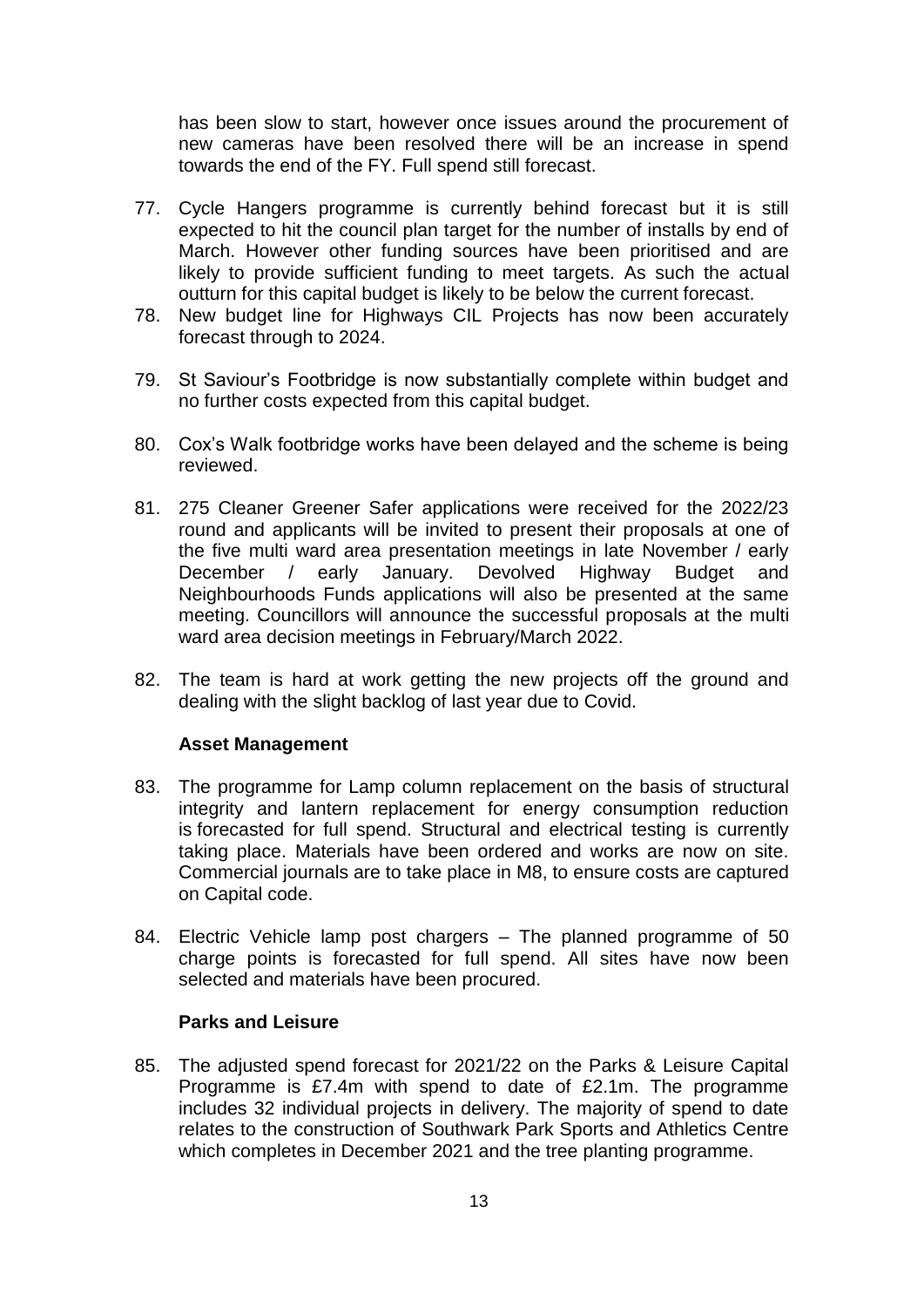- 86. Remaining spend is for a range of projects that will be in construction from December 21 to March 2022.
- 87. The most significant expenditure in the 2021/22 programme forecast is contained within following projects:
	- Southwark Park Sports and Athletics Centre (£1.6m)
	- Burgess Park Sports Pavilion and Pitches (£2.2m)
	- Replacement Tree Planting (£750k)
	- Infrastructure and Investment (£500k)
	- Cossall Park Construction (£361)
	- South Dock Marina Lock Gates (£261k)
	- Leisure centres Lifecycle maintenance (£250k)
	- Pelier Park Construction January May 2022 (£237k)
	- Active Southwark, Outdoor Gyms & Flexible Swim & Gym (£220k)
	- Nunhead East Lodge Interim structural works (£209k)
- 88. Site surveys and initial stakeholder consultations have been completed for the Adventure Playgrounds project with wider community consultation planned from Spring 2022.

#### **Culture**

- 89. Southwark Heritage Centre and Walworth Library project opened on 19 April 2021. Some snagging issues are still being dealt with and will be completed by end of defects period in Dec 2021. The project is on budget and final account will be completed at end of Dec2021
- 90. Library infrastructure & IT projects Rollout & implementation of new RFID self service kiosks was delayed due to Covid19. This was implemented and completed in October 2021. Final payments being processed and should be completed by December 2021

## **Youth Services**

- 91. Detailed proposals for a total of £154k expenditure have now been agreed by the Cabinet Member and will be delivered by the end of the financial year. This includes:
	- the development of a Digital Hub for easily accessible and provision of comprehensive, up to date and relevant information about activities and services for young people and their families.
	- Digital Kiosks for Youth centres This will ensure youth centre staff spend more time supporting and working with young people. It will also allow the collection of comprehensive service use data and intelligence to be used for continuous service improvement ensuring the service delivers the right activities at the right times.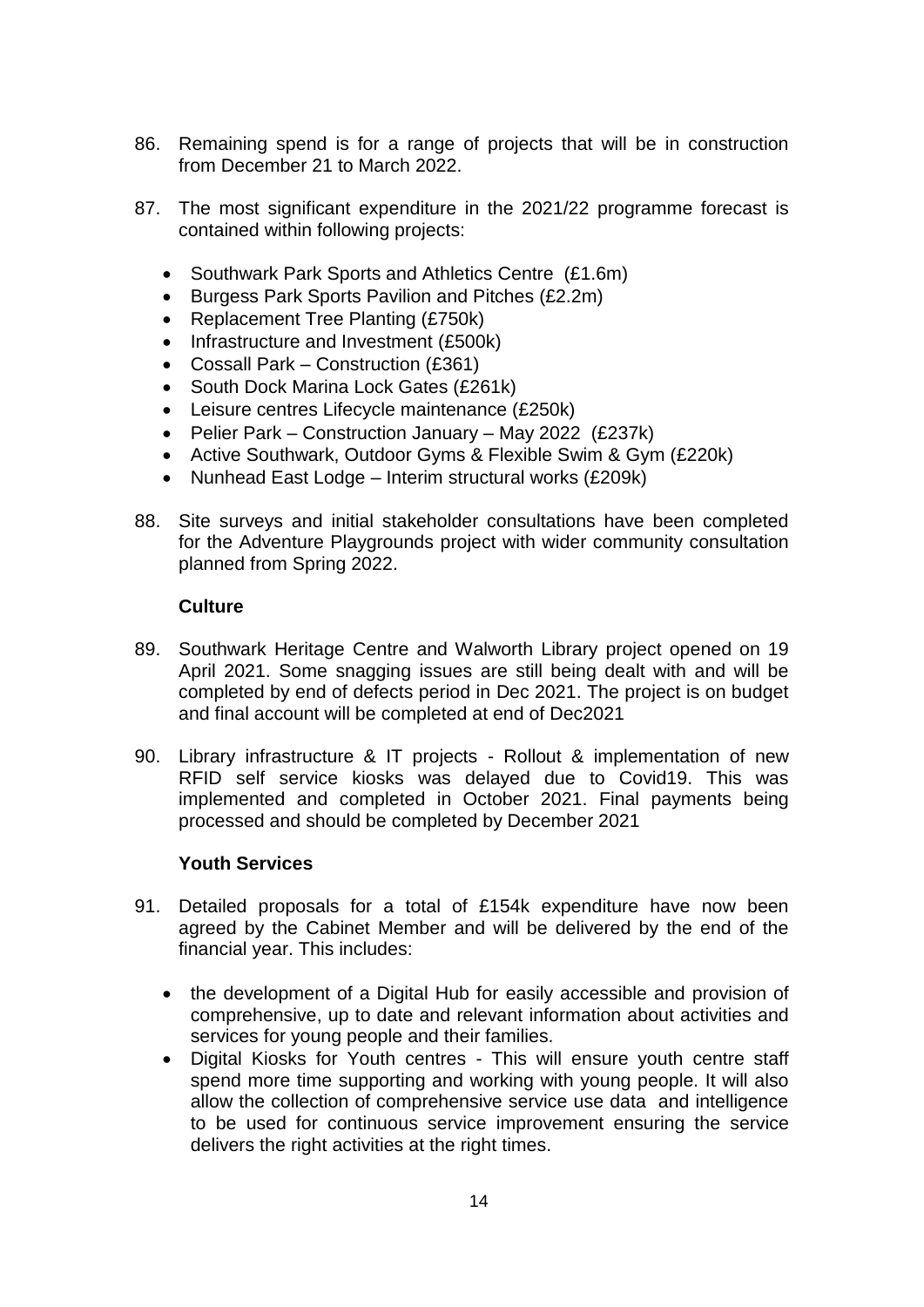- Hublets for Youth centres Hublet is a self-service, shared tablet. This will enable young people to access a tablet when they visit the youth centres – this could be used in a variety of ways e.g. be to help find training opportunities, general research, entertainment etc.
- 92. Further capital spend proposals are currently being costed and include a music studio, mobile phone charging stations, plasma information screens and lounge areas amongst others. These are currently being worked up and it is expected that figures on costings will be available for the next reporting period

#### **Environmental Services**

93. The carbon reduction capital programme is currently being reviewed in order to support the emerging climate emergency strategy. The Tooley Street installation has now been completed, with associated spend (c. £750,000) expected by end of Q4, and further large installations such as Queens Road are being considered. Feasibility is also being carried out to install LED schemes at all our outdoor sports pitches, as well as seeking carbon reduction opportunities within new builds such as Southwark Park sports pavilion.

## **CAPITAL BIDS**

## **Memorial capital growth bid - £2m**

94. Over the last few years a programme of memorial refurbishment has been undertaken with a total of 54 memorials having been rebuilt at a cost of £557,000. A condition survey was carried out in 2016 identifying the memorials that were the most dangerous in accessible areas and a works programme was put forward to address these in partnership with our colleagues in the Parks section. Funding was made available internally for these works through a previous growth bid, however this funding has now been fully utilised. Further deterioration has occurred and the total number of accessible dangerous memorials requiring works has increased substantially. A capital bid has been submitted to continue the essential works to unsafe memorials in the council owned cemeteries and on the public highway. This will address all identified accessible high-risk memorials to avoid closing further sections within the cemeteries or removing numerous dangerous memorials on the grounds of safety. The capital bid proposes to carry out works to the value of £2m over the next 5 years. This capital bid is also reflected in Appendix C and is submitted for cabinet approval.

#### **Libraries IT infrastructure & maintenance improvements - £1.2m**

95. Capital bid needed to update and refresh critical Library IT systems and hardware including refresh of public network desktop PCs for customers accessing online services. This includes hardware kit replacement which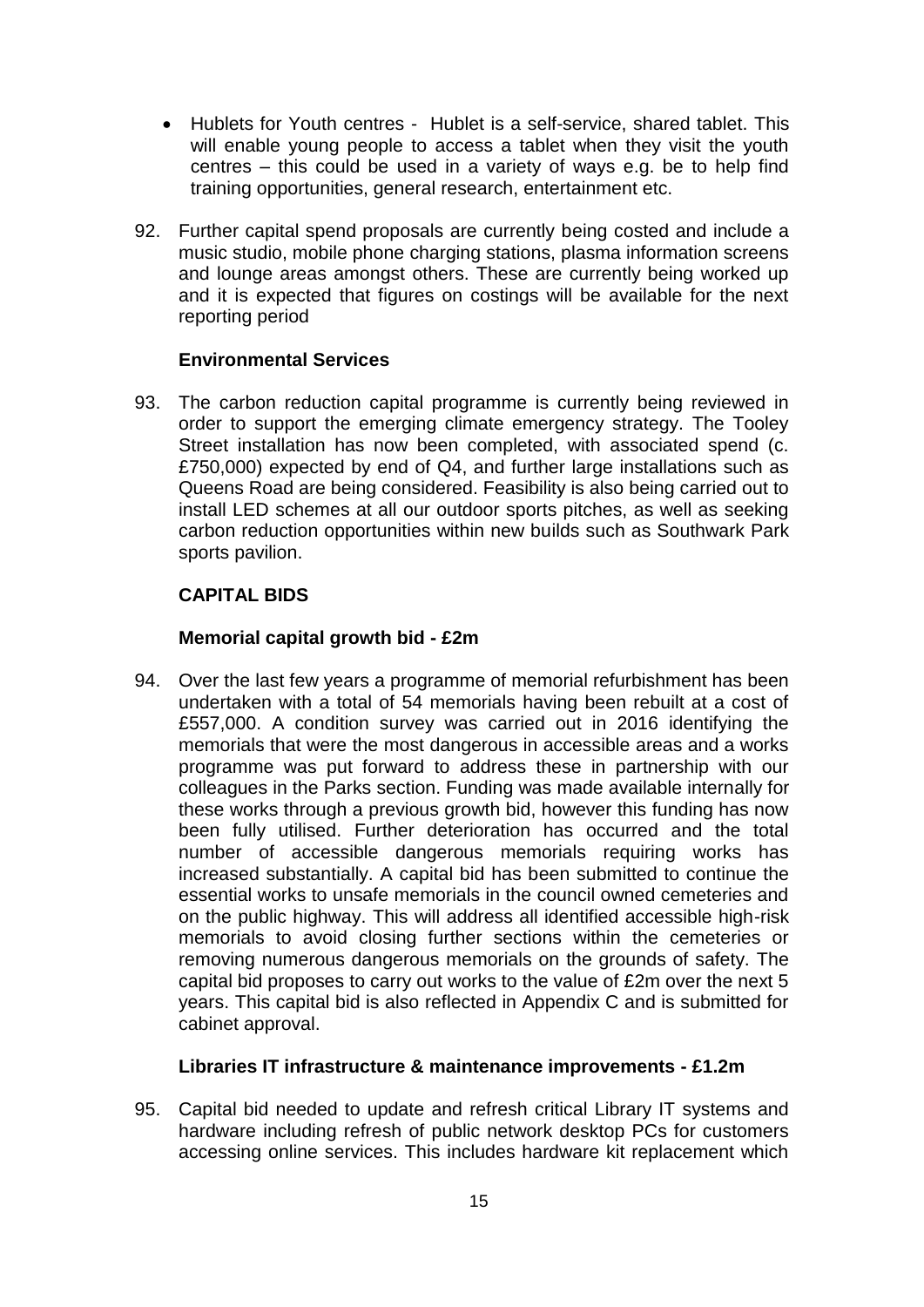is now reaching end of life. This is a heavily used service with 230 public PCs across the library service. Service average is 65% take up for adult use, 35% for children use (hours available against bookings). The capital funds are to be spread over 10 year period to include longer term projects including replacement of PC booking kiosks, security gates/people counter systems, improvements in wi-fi to enable wireless printing, improvements to self-service equipment including cashless payments for customers. This budget will also be used to refresh staff PCs, self-service and library management database systems all of which will be reviewed in the next 7-10 years. Other IT improvements required for library innovation include laptops and digital tablets for customer use and upgrades in hardware and technology used in library meeting rooms.

96. Other capital improvements are also required across the library estate including replacement of fixtures and fittings at multiple library sites. Capital required for the purchase of new books and IT equipment for enhanced digital services to support the new Una Marson library due to open in 2022. We are also scoping a new facility for delivery of the Kingswood library offer. The capital bid is requested to carry out works to the value of £1.2m over the next 10 years. This capital bid is also reflected in Appendix C and is submitted for cabinet approval.

#### **Air Quality Measures**

97. A capital bid of £0.500m is to be used to support the general improvement of air quality across the borough with some specific work around the council's school buildings. This will add to the air quality projects that are being undertaken in the borough. This will include the installation of air filters and purifiers in school classrooms, monitoring of air quality and supporting the 'walk to school' initiative and thereby reducing the number of car journeys.

## **HOUSING AND MODERNISATION**

#### **General Fund**

#### **Overview**

98. The total value of the Housing and Modernisation general fund capital programme for the ten years to 2030-31 is £69.5m and comprises a diverse range of activity, mostly of a corporate back-office nature, which supports wider service delivery across the council. The nature of capital investment means that the complexity and inter-dependencies with other work streams can lead to slippage and re-profiling, as is the case this year, in order to deliver optimum service outcomes and best value. Expenditure for 2021-22 is forecast to be £13.5m. The key headlines are outlined below.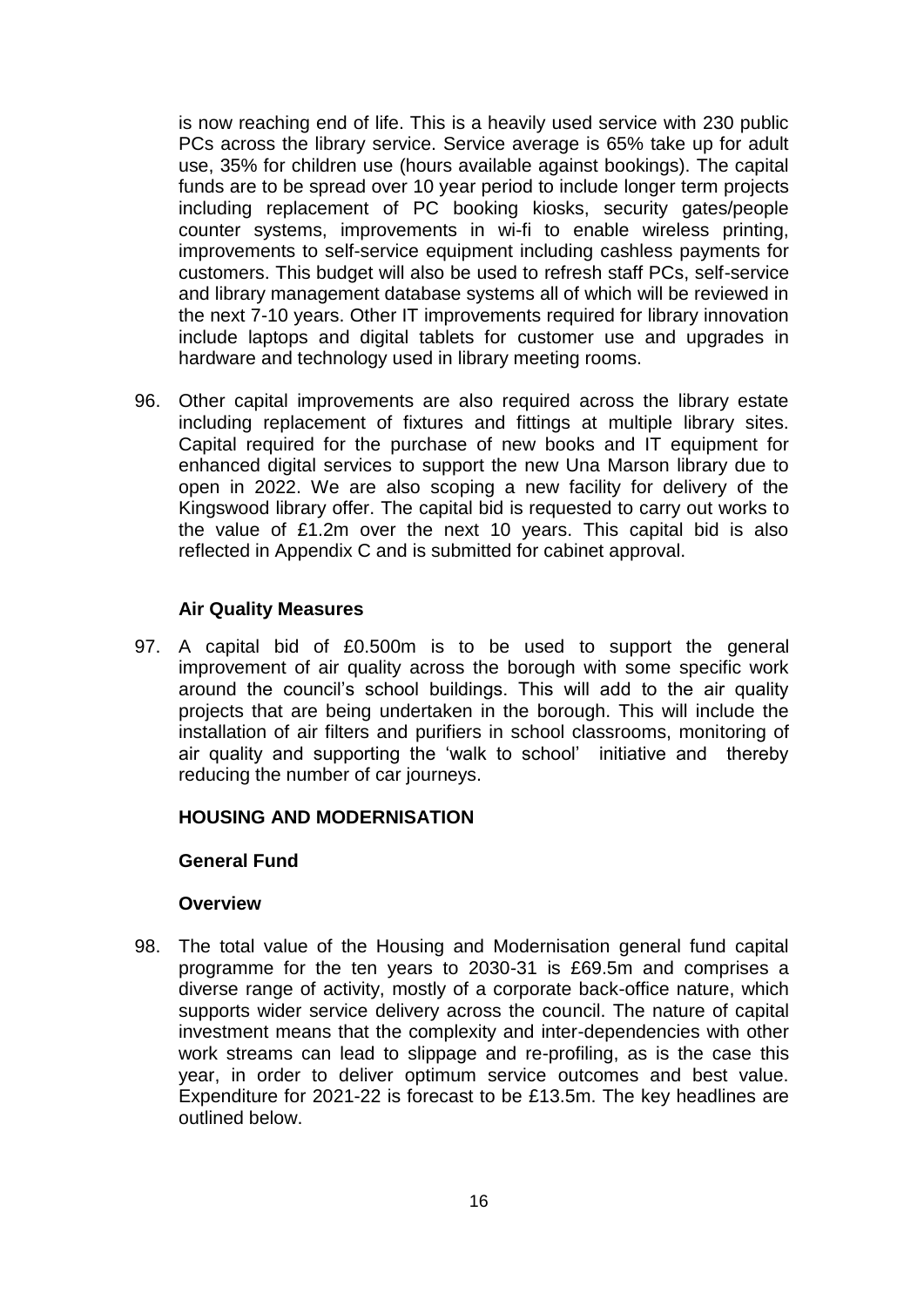## **Asset Management - Housing Renewal**

- 99. Housing Renewal comprises a range of initiatives that principally support private sector residents to remain living independently through assistance with repairs, improvements and adaptations to their homes. Support is also provided to landlords and property owners to bring their properties back into use. The programme is largely funded through Disabled Facilities Grant (DFG) and the council's own resources for the provision of grants and loans.
- 100. As from April 2021, the full range of services resumed and changes have been made to the DFG process to streamline the system and reduce any unnecessary delays. So far this year, 37 cases have been completed, with 79 cases approved, on site or nearing completion and a further 46 cases currently at the initial application stage or out for tender.
- 101. As part of the council-wide review of empty homes, the current funding regime has been reviewed with recommendations to increase the value of grants & loans available to incentivise property owners to bring properties back into use. Following approval, a publicity programme will be put in place in the new year to promote the availability of the grants and loans across the borough.

## **Asset Management - Corporate Facilities Management (CFM)**

102. Facilities management investment targets the council's operational estate to ensure it is fit for purpose and statutorily compliant for the safety and wellbeing of its employees and service users. This is achieved through a comprehensive inspection and assessment regime and building lifecycle maintenance programme, designed to enhance their life and maintain asset value. The nature of the pandemic has meant that the programme has not progressed as planned with a lower forecast of £4.1m for lifecycle and compliance related projects, along with £1.3m delivery on public sector decarbonisation schemes. This funding will be used to install air source heat pumps, solar panels and improved insulation at a range of council-owned buildings which will contribute to the council's net zero carbon reduction target. In addition, CFM provide professional support to service departments across the council on capital investment projects to an estimated value this year of £1.2m.

## **Customer Experience – Technology and Digital Services (TDS)**

103. TDS continues to support and manage the investment in the council's IT infrastructure that is critical to improving the on-line experience for residents and enabling them to access the services they need. While the current spend forecast is £3.6m for the delivery of key programmes comprising website replacement, applications transformation, applications migration and Wi-Fi connectivity, the pandemic continues to have an impact on operations and may see plans for 2021-22 slip into the next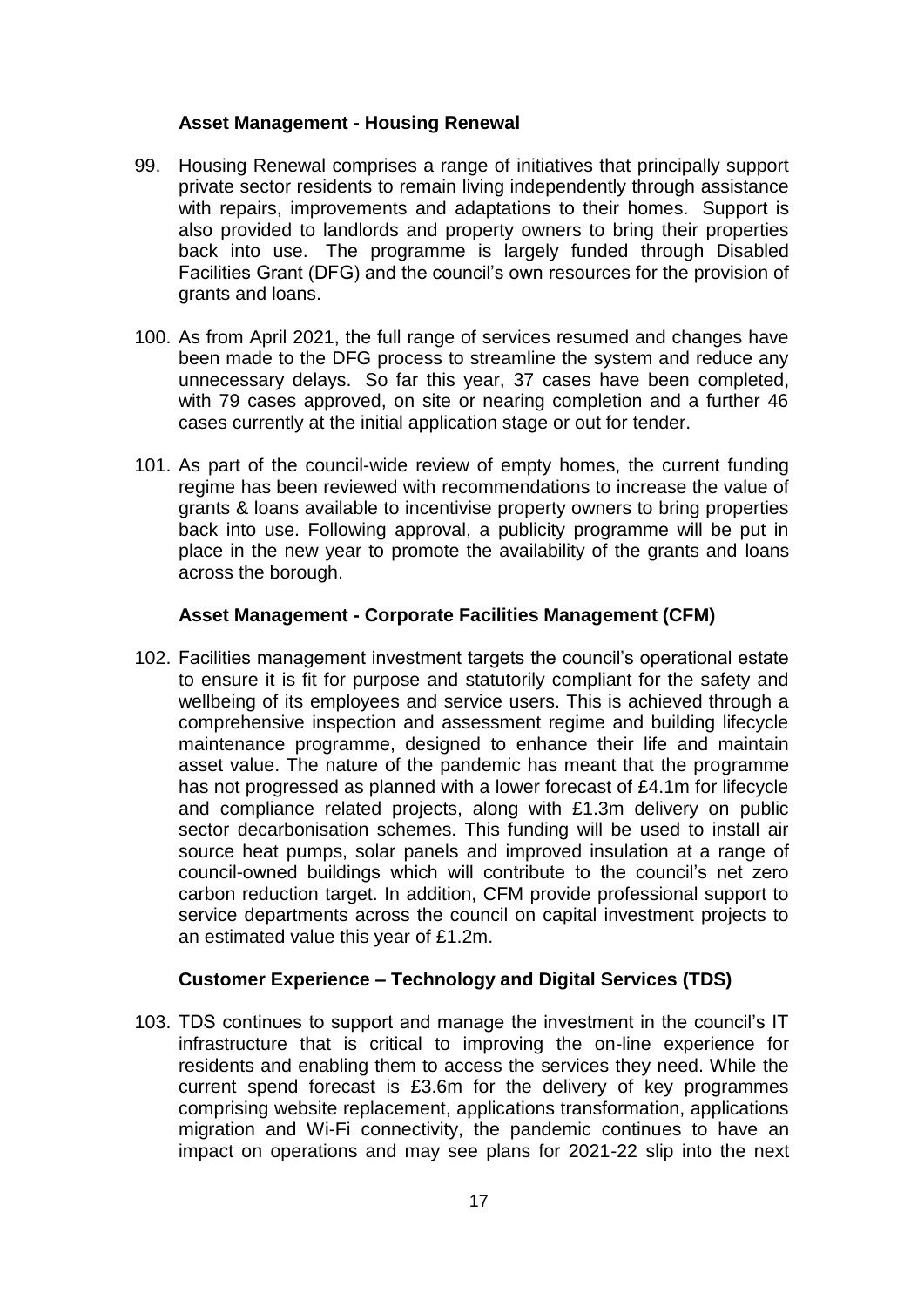financial year.

## **Customer Experience – Smart Working Programme (SWP)**

104. This is the second year of the programme and expected to deliver a further £2.0m of investment, which follows £5m in the previous year. The programme faces similar uncertainties to TDS in that the plan for a number of projects is to deliver them over the next few months with the concern that they could slip into the next financial year particularly if supply chain complications emerge due to the pandemic. The unprecedented success of the laptop rollout in response to the pandemic has allowed resources to shift towards planned upgrades in areas such as telephony, audio-visual capabilities and office 365. All of which contribute to the council's commitment to modernise the way it works and delivers services and create the flexibility needed to drive efficiency and make savings.

## **Resident Services – Traveller Sites**

105. The programme of reconfiguration and improvement works to address health and safety and compliance issues (principally fire safety) across all travellers' sites is due to complete this year, with a forecast spend of £0.2m. Delays due to the pandemic have resulted in additional costs, namely prolonged temporary re-housing, storage of mobile homes and residents belongings and enhanced safety works identified as the project progressed. Planned works at the Brideale and Burnhill sites are subject to review and will be reported to cabinet at a later date.

## **Housing Investment Programme (HIP)**

## **Overview**

106. The HIP is forecast to spend £251.8m in 2021-22, comprising £88.2m on existing stock, £156.6m on new council homes including acquisitions and site assembly costs and £7.0m on wider regeneration schemes. However, the programme is currently under review and over the coming months will see significant change as the council responds to the unprecedented investment challenges that if faces, particularly in relation to new and emerging building and fire safety requirements, the heat network, the redevelopments at Aylesbury, Ledbury and Tustin, and the council's carbon neutrality commitments. The scale of investment needed is unprecedented (circa £2.5 billion over the next ten years), which the council does not possess. Whilst there is scope for additional borrowing (within predetermined limits), the council must ensure that the revenue financing costs arising remain affordable in the HRA over the long-term without adversely impacting day to day service delivery. The review being undertaken now will help to ensure the HIP can be delivered in line with resource availability and affordability.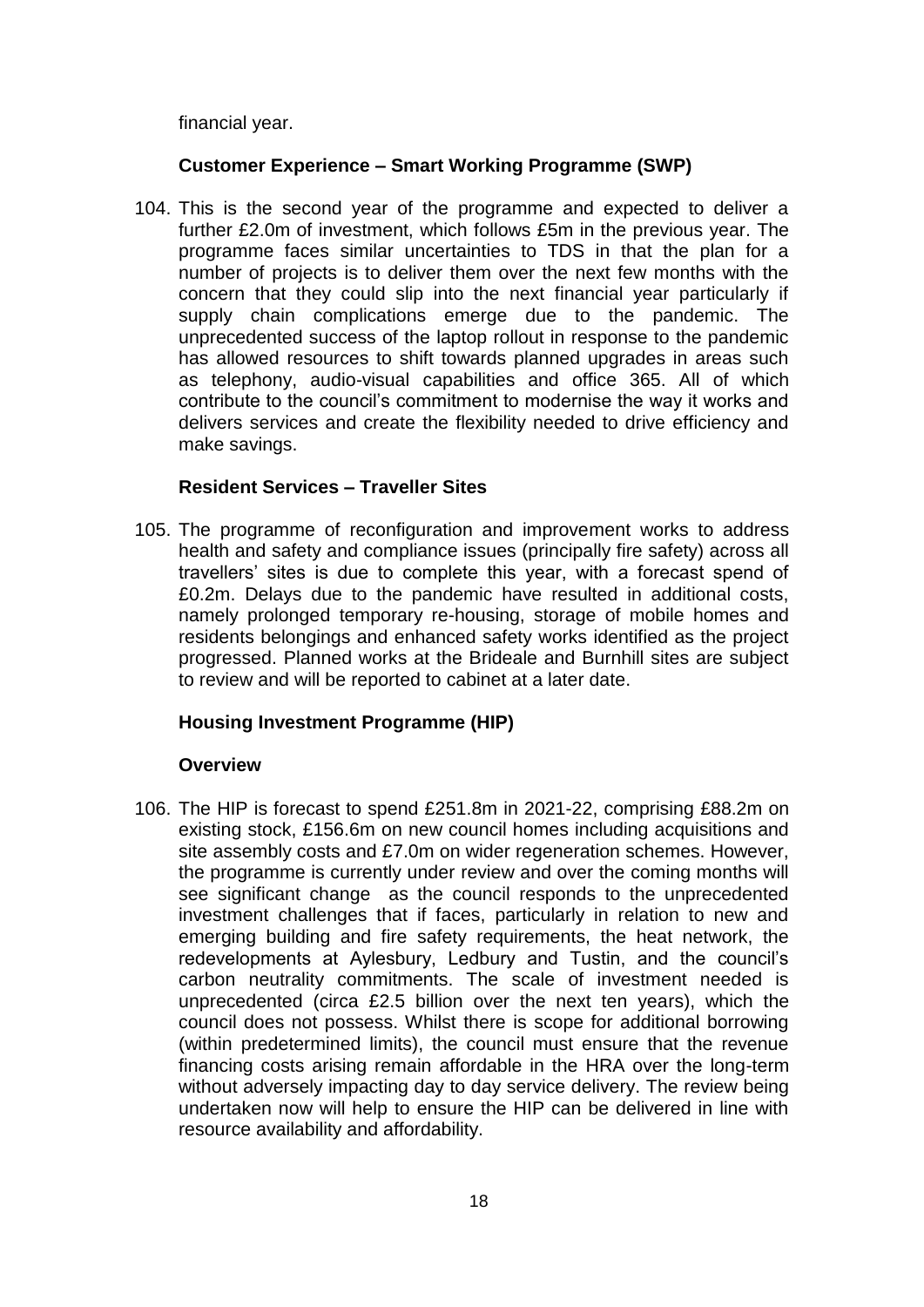## **Quality Homes Investment Programme (QHIP)**

107. QHIP is the principal strand of the council's asset management strategy for maintaining and renewing the existing housing stock and is the successor to Warm, Dry, Safe (WDS). Forecast spend as at month 8 for 2021-22 is £61.9m. Due to pandemic restrictions, internal works including the kitchens and bathrooms programme resumed around mid-year with a phased approach to ensure outstanding works are completed. Prior to the resumption of the internals programme, the focus was on external works and work to improve district heating. A re-profiling of the QHIP to take into account new legislative demands around building safety and fire safety, as well as council commitments to reduce carbon emissions, is currently being undertaken.

## **Heat Network Strategy**

108. The council's Heat Network Strategy recognises the substantial investment required in its ageing heat network. Running alongside this is the council's ambitious commitment to be carbon neutral by 2030. A report commissioned in 2016 by industry experts Parsons Brinckerhoff estimated investment of around £350m over forty years would be required to deliver a modern heating network that would contribute to carbon reduction. However, that estimate is now likely to be very wide of the mark in terms of cost, and is yet another pressure to be absorbed within the HIP going forward. A Heat Networks Strategy paper was approved by Cabinet in September 2021. The Council's first residential heat pumps scheme has progressed well, with £7.5m spent so far at Consort, Wyndham and Comber, with the pumps due to be fully operational across all three estates by the end of the financial year. A number of external funding streams are being explored to support the delivery of the overall strategy.

## **Special Schemes (High Needs)**

109. The special schemes programme covers those estates identified as high need/high cost requiring extensive repair and refurbishment. The schemes by their nature are complex and resource intensive and require bespoke funding solutions including sales receipts to ensure their affordability, outside of the main QHIP programme. Forecast spend of £9m is estimated for 2021-22. Significant investment at Maydew on the Abbeyfield Estate will also continue into 2022-23.

## **Other Programme Schemes**

110. The remainder of the main programme covers a wide range of schemes, with spend of £9.7m forecast this year. This includes fire risk assessments, legacy warm dry and safe (WDS) schemes, major works on individual properties and hostels, and works carried out on behalf of the council by Leathermarket JMB.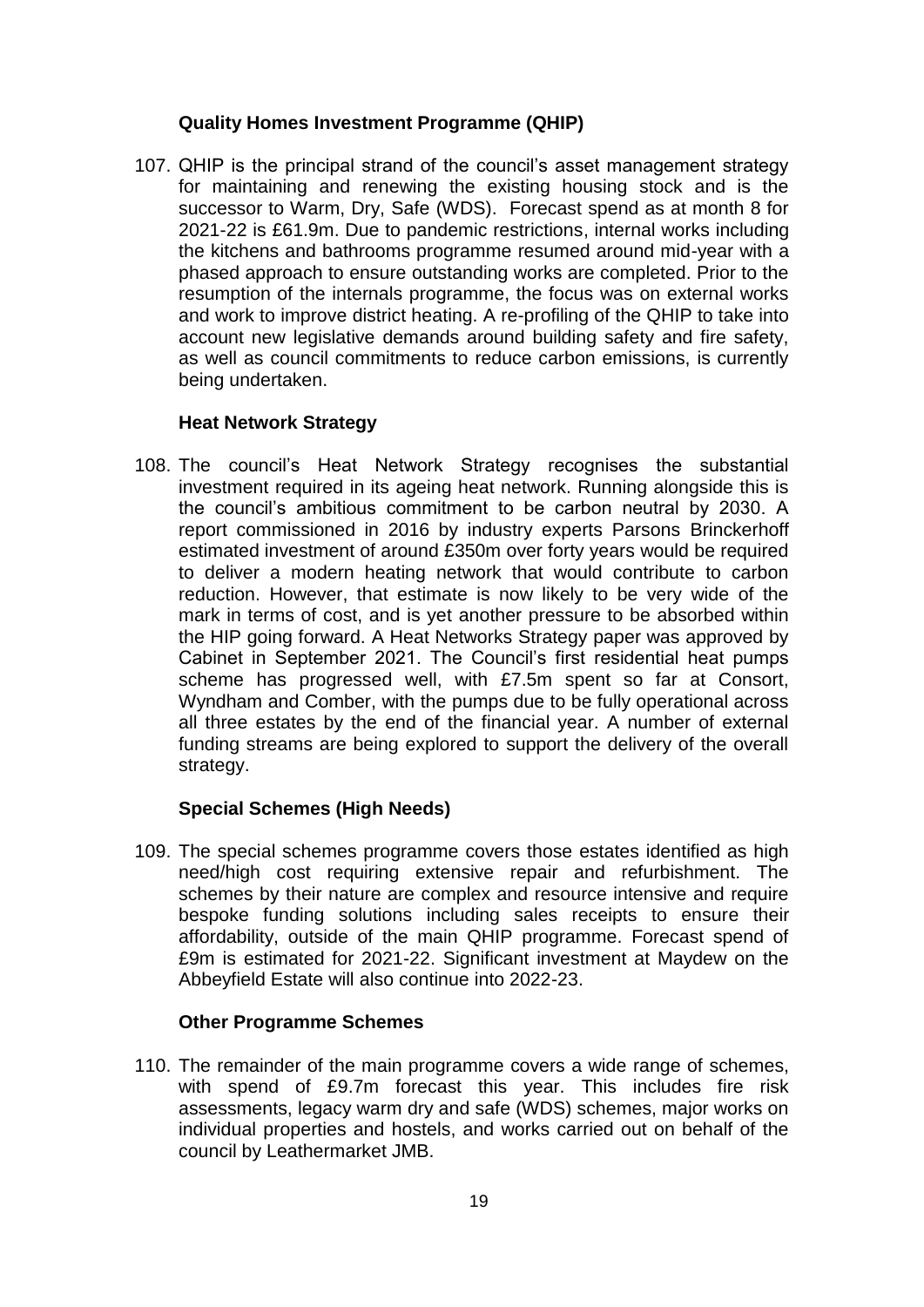#### **New Council Homes**

- 111. The council aims to deliver 2,500 new council homes by May 2022, with 784 having been built to date. Projects are now on site to deliver 1,464 new homes, with planning permission obtained for 722 new homes scheduled to start on site by that date. During this quarter, as part of the Direct Delivery programme, work has started on site to deliver 472 homes. These projects comprise Aylesbury FDS Package B (352 homes), Canada Water Plot K (79 homes), Salisbury Estate Car Park (26 homes) and three other projects delivering 15 new homes. This report reflects revised forecasts for the Alvesbury FDS and Cator Street projects.
- 112. The housing regeneration programme forms part of the wider new homes programme delivering new homes though both working in partnership with developers and direct delivery. Three development partnership schemes have started on site at 345 Southwark Park Road, the former Cherry Gardens School and at Manor Place and Braganza Street, collectively providing over 80 new council homes. Construction has also started on two large directly delivered schemes at Flaxyard and Albion sites, and over the coming months works will start on site at Penry Street, Cator Street 2, Wickway and Parkhouse Street.
- 113. A forward plan of schemes beyond the target of 2,500 homes on site by 2022 is being developed and will be available in the first quarter of 2022. However, cabinet need to be conscious of future programme risks in relation to material shortages and construction price volatility, changes to building safety regulations and climate change requirements and volatility/uncertainty in the housing market. Achieving the longer-term commitment to build 11,000 homes will require more land for development than is currently available and this is reflected in the HIP with resources earmarked for site assembly. The incidence and timing of prospective land and property acquisitions cannot be accurately predicted which is why HIP resources are earmarked to provide the flexibility to enable the council to avail itself of market opportunities as they arise.

## **Regeneration Schemes**

114. Spend on regeneration schemes for 2021-22 is forecast to be £7.0m, with most of the existing projects drawing to a close. The forecast comprises works on the Aylesbury estate (£6.6m), East Dulwich Estate (£0.2m), and other legacy schemes at Elmington and Elephant and Castle (£0.2m). On 18 January 2022 Cabinet approved additional funding of £47.9m to consolidate and take forward the further development of the Aylesbury Estate, which is reflected in this monitor.

## **Responding to the climate emergency**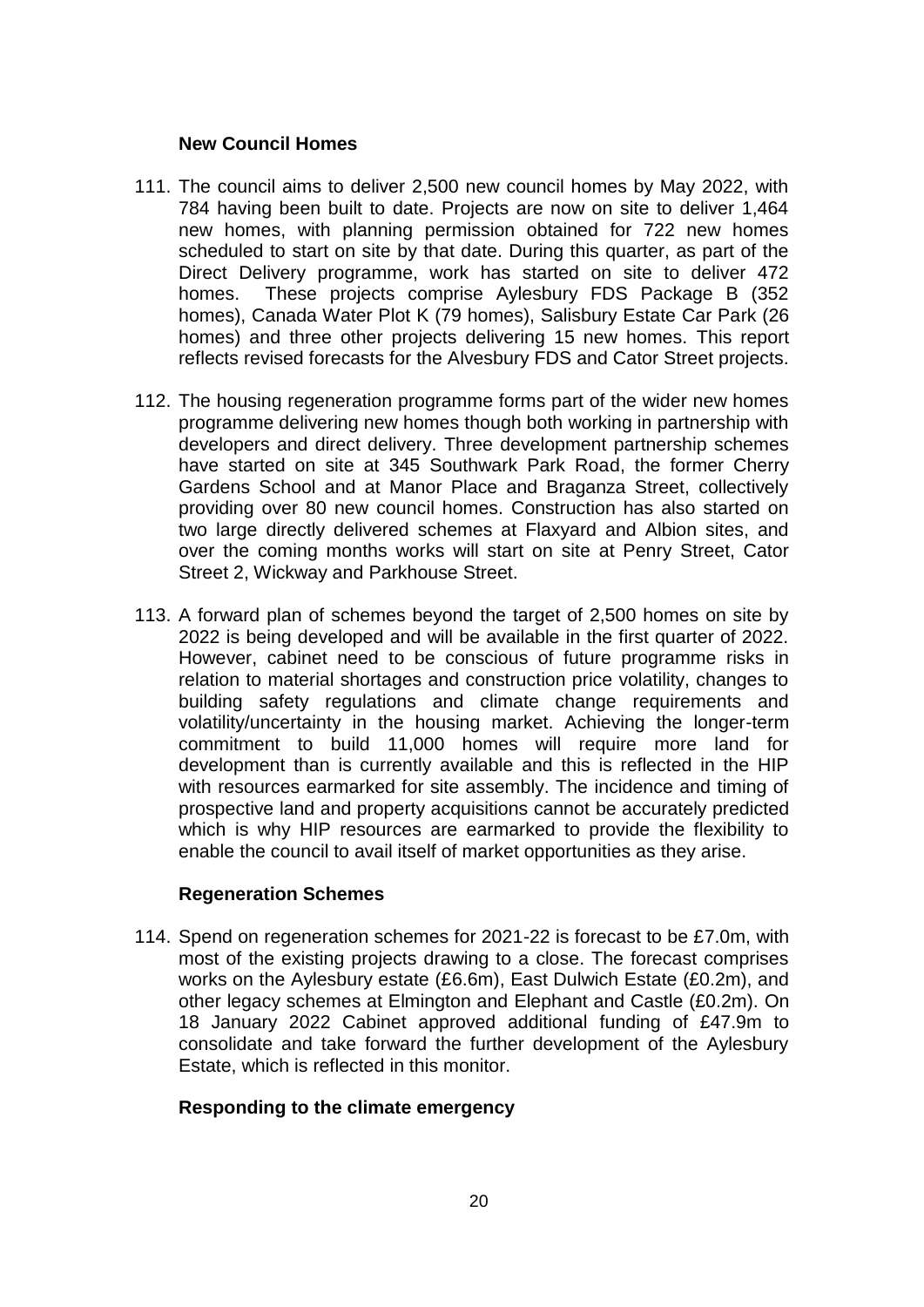115. The Housing Investment Programme includes a wide range of planned projects and initiatives to tackle the climate emergency, including the installation of water source heat pumps to the Consort, Wyndham and Newington estates and plans to extend the programme where feasible. A programme for the initial roll-out of heat meters to approximately 2,000 properties, which will help to reduce wastage, lower carbon emissions and provide residents with greater control over costs. The installation of highly efficient condensing boiler continues at pace, with more than 1,500 expected to be installed during the current financial year. Furthermore, old communal ventilation systems are being replaced, which will help to reduce energy usage, reduce condensation and improve air quality in council homes. Officers are also looking at options to extend the combined heat and power provision and exploring external funding opportunities to assist with improving energy efficiency and providing low carbon heating in the council's housing stock.

#### **Community, equalities (including socio-economic) and health impacts**

116. This report monitors expenditure relating to the council's capital programme. Although as a monitoring report this report has been judged to have no direct impact on local people and communities, the expenditure it is reporting reflects plans designed to have an impact on local people and communities. Community impact was considered at the time the projects and programmes were agreed. It is important that resources are efficiently and effectively utilised to support the council's policies and objectives.

## **SUPPLEMENTARY ADVICE FROM OTHER OFFICERS**

#### **Director of Law and Governance**

- 117. The council has a duty to maintain a balanced budget throughout the year and, accordingly, members are required to regularly monitor the council's financial position. Section 28 of the Local Government Act 2003 imposes a duty on the council to monitor its budgets throughout the financial year, using the same figures for reserves as were used in the original budget calculations. The council must take necessary appropriate action to deal with any deterioration in the financial position revealed by the review.
- 118. The capital programme satisfies the council's duty under the Local Government Act 1999 which requires it to make arrangement to secure the continuous improvement in the way its functions are exercised, by having regards to the combination of economy, efficiency and effectiveness.